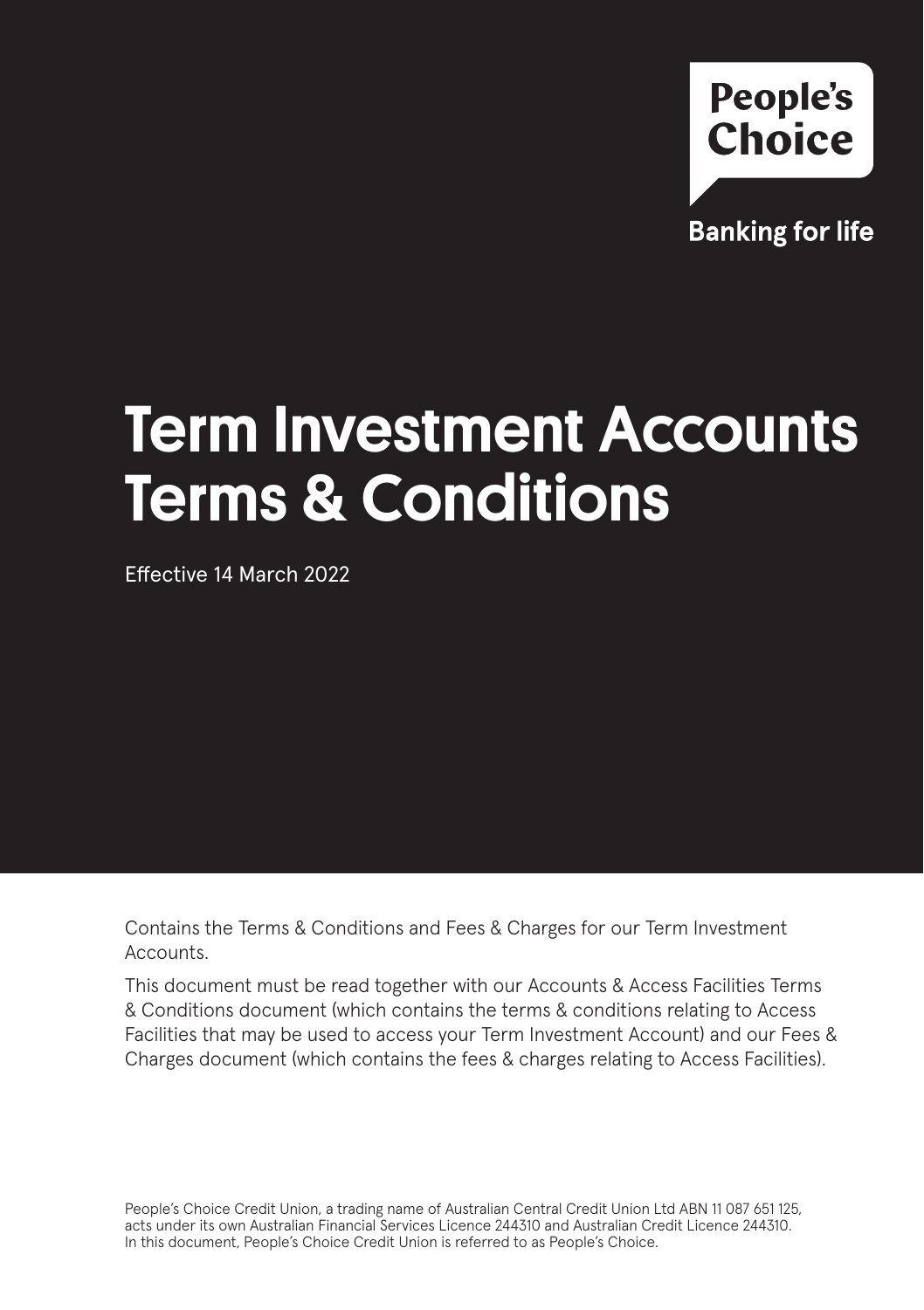## **Contents**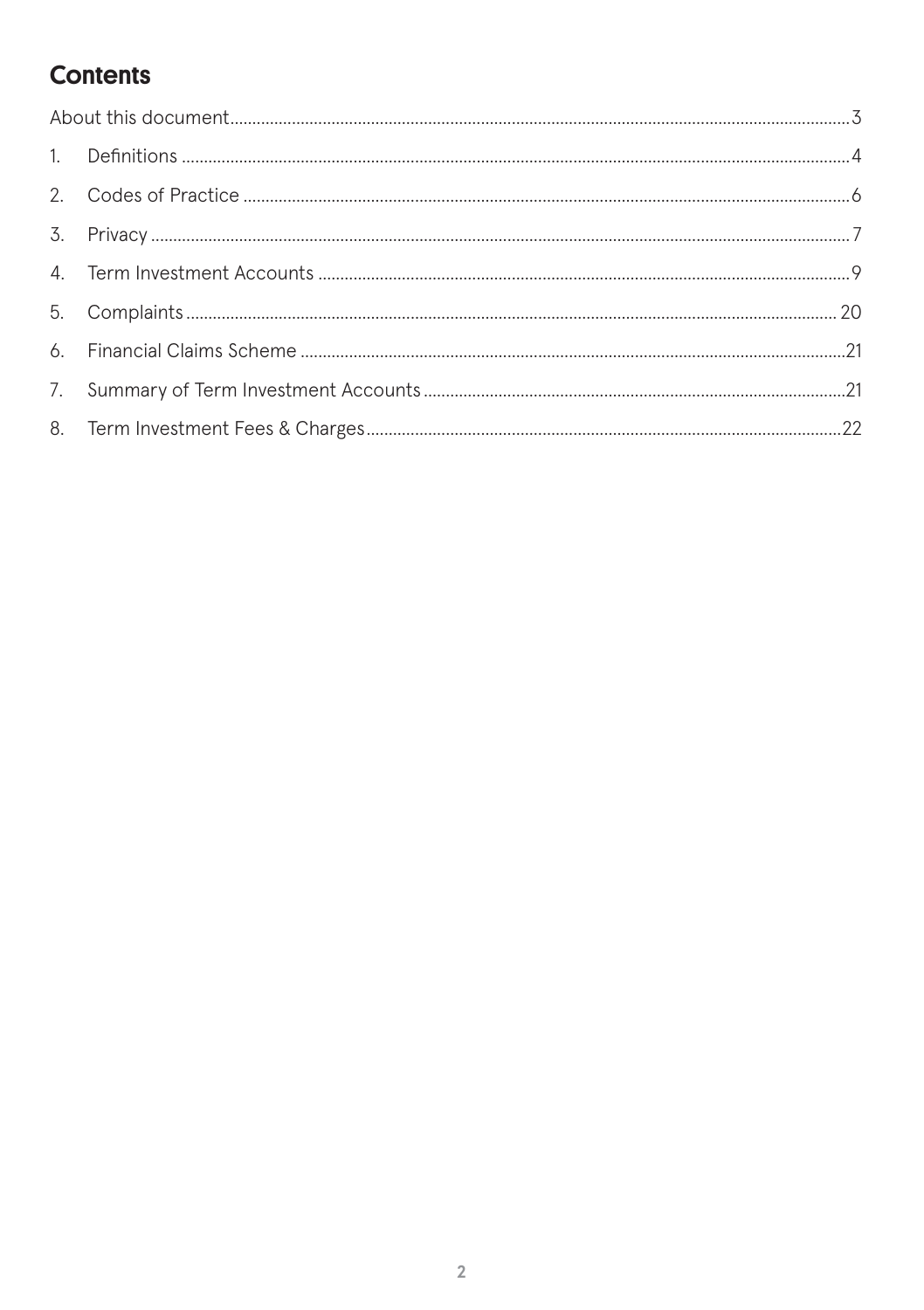# About this document

This document sets out the Terms & Conditions and Fees & Charges for our Term Investment Accounts, along with any notices we give you about interest rates.

The Terms & Conditions that apply to Access Facilities which you may use to access your Term Investment Account are set out in our Accounts & Access Facilities Terms & Conditions document and the fees and charges associated with the Access Facilities are set out in our Fees & Charges document.

The information in this document will help you to:

- Understand how our Term Investments operate (including interest, Account statements etc.);
- Decide whether a People's Choice Term Investment will meet your needs; and
- Compare this product with other financial products you may be considering.

You should read this document before making a decision to open a Term Investment Account with People's Choice. Please keep this document in a safe place, as you may need to refer to it in the future. Alternatively, you can download this document by visiting our website at peopleschoice.com.au

**Please note: by opening a Term Investment Account you agree to be bound by these Terms & Conditions.**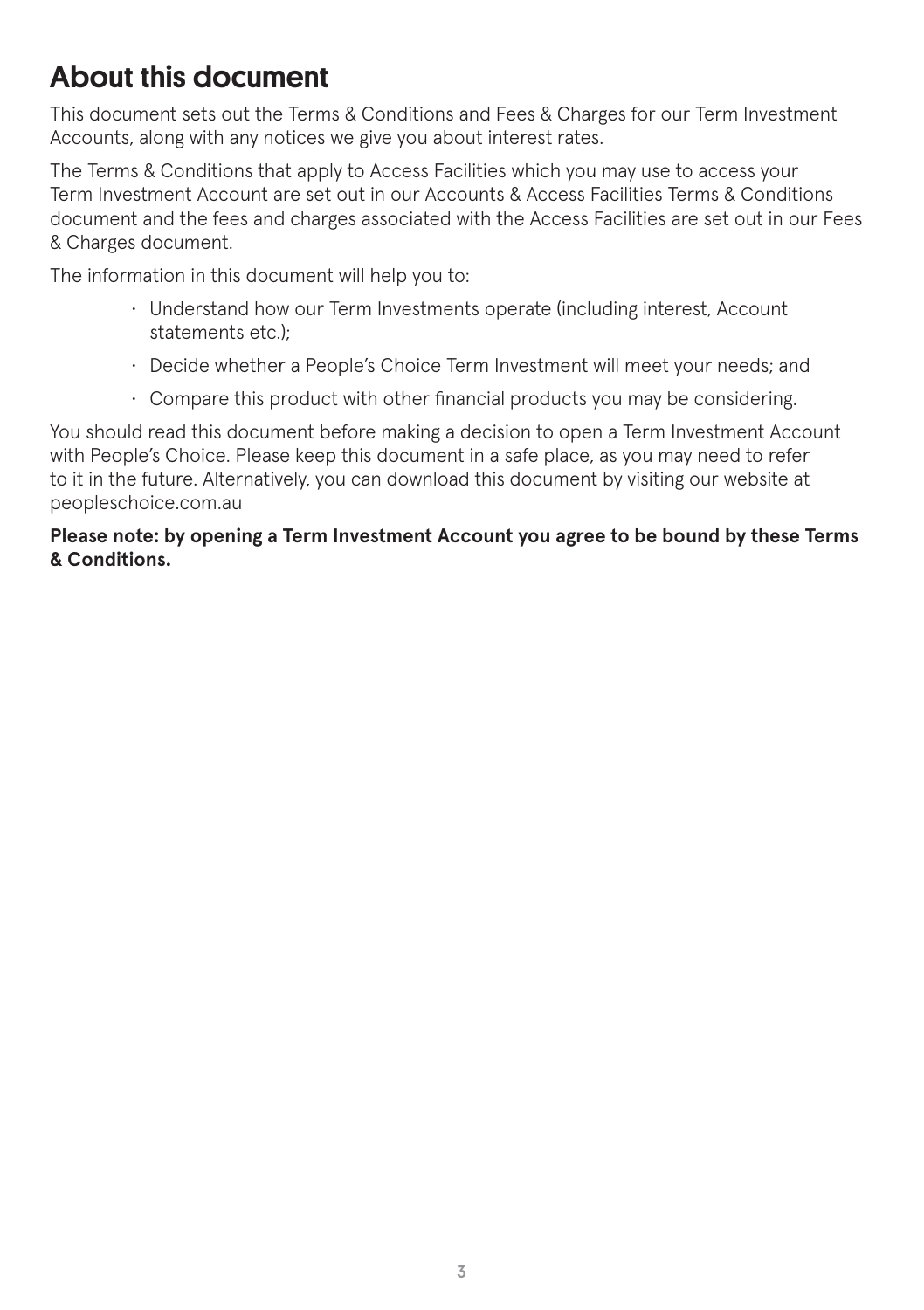# 1. Definitions

### **1.1 In this document:**

**Access Code** means a password which (used together with a form of Second Tier Authentication for some Internet Banking transactions) enables you to have secure access to Phone Banking and/or Internet Banking, including BPAY® and transfers to external parties. You can register for Phone Banking and set your Access Code by calling 13 11 82 and following the prompts. For Internet Banking, we will initially provide an Access Code to you, in the form of a number, by telephone, in person at our branch or by SMS following our approval of your application to use Internet Banking. You can change your Access Code(s);

**Access Facility** means the Access Facilities described in our "Accounts & Access Facilities Terms & Conditions" document which will allow you to use to access your Term Investment Account, including Internet Banking and Mobile Banking. We may change the Access Facilities we allow you to use to access your Term Investment Account from time to time;

**Access Method** means a method authorised by us for your use as a form of authentication, and accepted by us as your authority to make a transaction or to access or change information about your Account, that does not require a manual signature, and includes, but is not limited to any combination of a Card, Digital Wallet, Account Number, Card Details, expiry date, PIN, MAP, People's Choice Secure Code and Access Code;

**Account** means a Term Investment Account with us;

Accountholder means the person(s) in whose name(s) an Account is held and if there is more than one Accountholder it means the Accountholders jointly and severally;

**AML** means Anti-Money Laundering and Counter Terrorism Financing Act 2006 (Cth) as amended, varied or substituted from time to time;

**Business Day** means, in the relevant place, a day that is not a Saturday, a Sunday or a public holiday. Where the relevant place is not clear, Business Day, means a day that is a Business Day in Sydney or Melbourne;

**Court Order** means probate, letters of administration or other orders of similar effect made by an Australian State or Territory Court in relation to the administration of the estate of a deceased person:

**Deposit Guarantee** means a guarantee from the Government for funds up to \$250,000 held as eligible deposits;

**Early Redemption** means a full or partial withdrawal from a Term Investment Account prior to maturity of the investment;

**Electronic Communication** means a communication of information in the form of data, text or images by means of guided and/or unguided electromagnetic energy;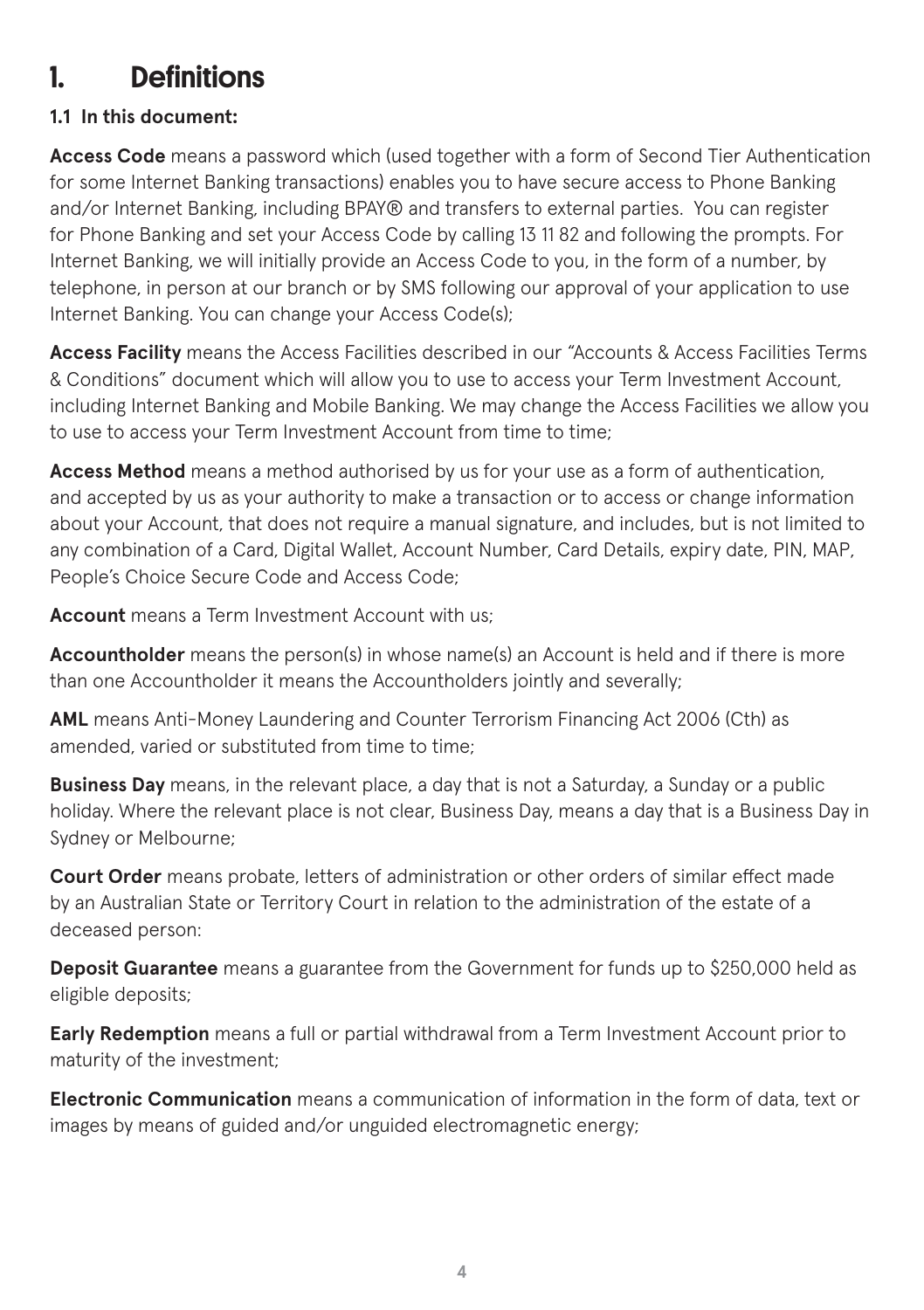**End of Day** in respect of any calendar day means the earlier of:

- the time we commence our end of day processing, being not before 9.00pm South Australia time; and
- 11:29:59 pm in South Australia

**Grace Period** means a period of seven days from maturity of a Term Investment Account;

**Internet Banking** means:

- The service we provide through our Website which you can access using an internet browser software application, which enables you to deal with us electronically over the internet including receiving information from and giving information to us about your Accounts or Access Facilities and conducting transactions on your Accounts; and
- Mobile Banking;

**Joint Account** means an Account held in the name of more than one Member;

**MAP** means Member Access Password as defined in clause 4.17;

**Member** means a person who holds a Member share in the Credit Union;

**Member Number** means the number allocated to you by People's Choice to be used to assist us in identifying you and to allocate products and services you hold. You may be allocated more than one Member Number under your Membership;

**Membership** means holding one share in People's Choice entitling the Membership owner to products and services offered by People's Choice;

**Minor** means a person under the age of 18 years old. Special terms and conditions apply to Accounts held by minors;

**Mobile Banking** means the Internet Banking service we provide through Mobile Banking software applications we make available for you to download on compatible devices, which are designed for mobile devices such as mobile phones and tablets, which enables you to deal with us electronically over the internet, including receiving information from and giving information to us about your Accounts and Access Facilities and conducting transactions on your Accounts but does not include Internet Banking accessed through an internet browser software application;

**National Contact Centre** means our call centre which can provide telephone assistance in relation to the products and services we offer;

**Notification of Change Table** means the table set out in clause 4.22.3;

**Payment** means a payment transacted using an Access Facility:

**Primary Email Address** means the email address you have provided to us;

**Privacy Act** means the Privacy Act 1988 (Cth) as amended, varied or substituted from time to time;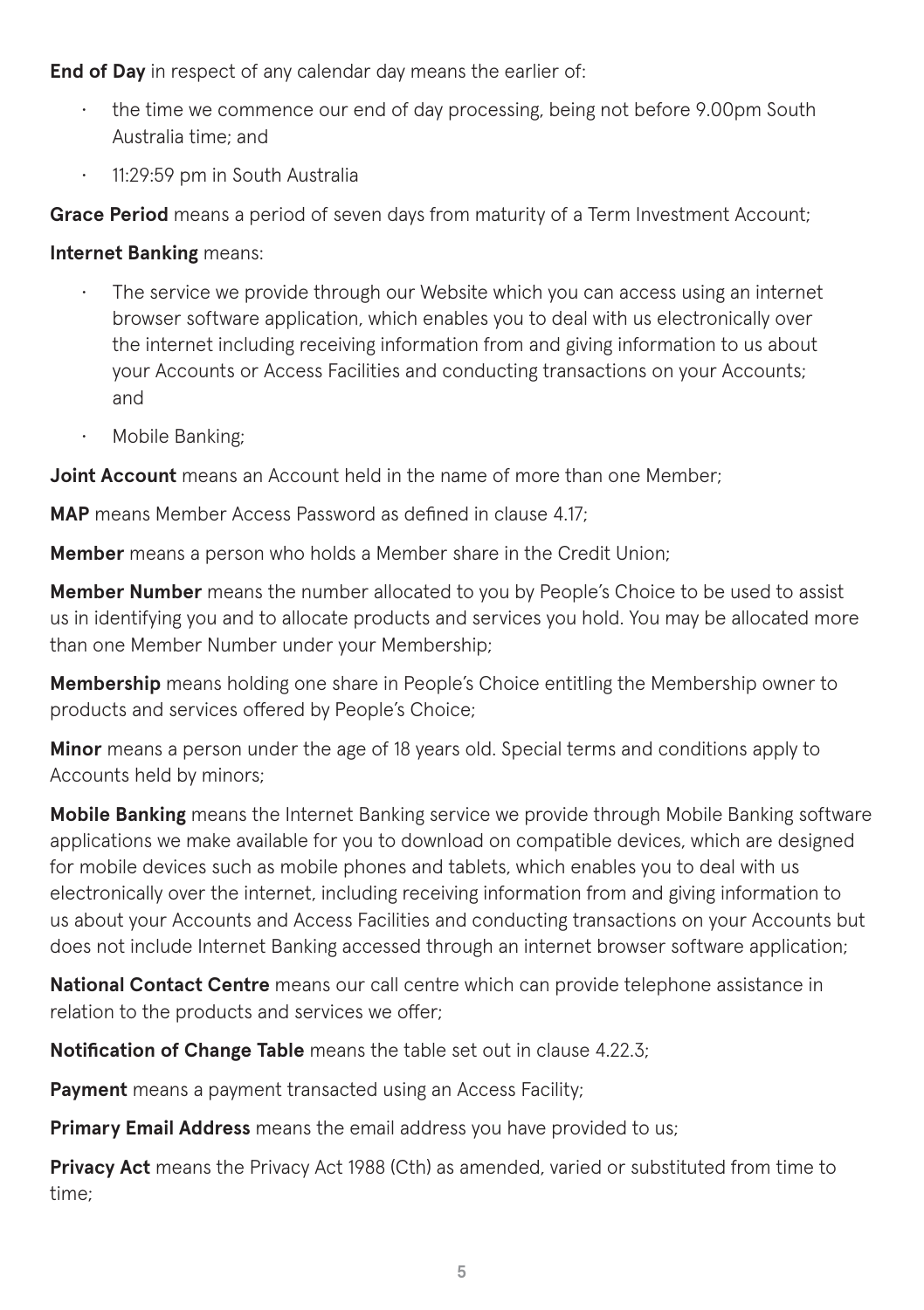#### **Summary of Term Investment Accounts Table** means the tables provided on page 18;

#### **Terms & Conditions** means:

- In relation to an Account, these Terms & Conditions and any notice we give you about current interest rates; and
- In relation to an Access Facility, our "Accounts & Access Facilities Terms & Conditions" document and our "Fees & Charges" document;

**Third Party Operator** means a person referred to in clause 4.11 including a person authorised by either a Member or the Guardianship Board to operate on an Account(s);

**Website** means our website accessible at peopleschoice.com.au;

**We, us, our, People's Choice Credit Union, People's Choice** or the **Credit Union** refers to People's Choice Credit Union, a trading name of Australian Central Credit Union Ltd ABN 11 087 651 125, Australian Financial Services Licence 244310 and Australian Credit Licence 244310;

You means, according to the context:

- The Accountholder; and
- Any third party the Accountholder nominates to operate the Account.

# 2. Codes of Practice

#### **2.1 Customer Owned Banking Code of Practice**

2.1.1 The Customer Owned Banking Code of Practice seeks to foster good relations between customer owned banking institutions and their customers. The Customer Owned Banking Code of Practice also seeks to promote fair and consistent treatment of customers of customer owned banking institutions by setting down formal standards of disclosure and conduct that must comply with when dealing with their customers.

The Customer Owned Banking Code of Practice is administered by the Code Compliance Committee, an independent committee established by the Customer Owned Banking Association. People's Choice is a customer owned banking institution and is committed to the Customer Owned Banking Code of Practice.

The code contains 10 key promises:

- We will be fair and ethical in our dealings with you;
- We will focus on our customers;
- We will give you clear information about our products and services;
- We will be responsible lenders;
- We will deliver high customer service and standards;
- We will deal fairly with any complaints;
- We will recognise customers' rights as owners;
- We will comply with our legal and industry obligations;
- We will recognise our impact on the wider community; and
- We will support and promote the Customer Owned Banking Code of Practice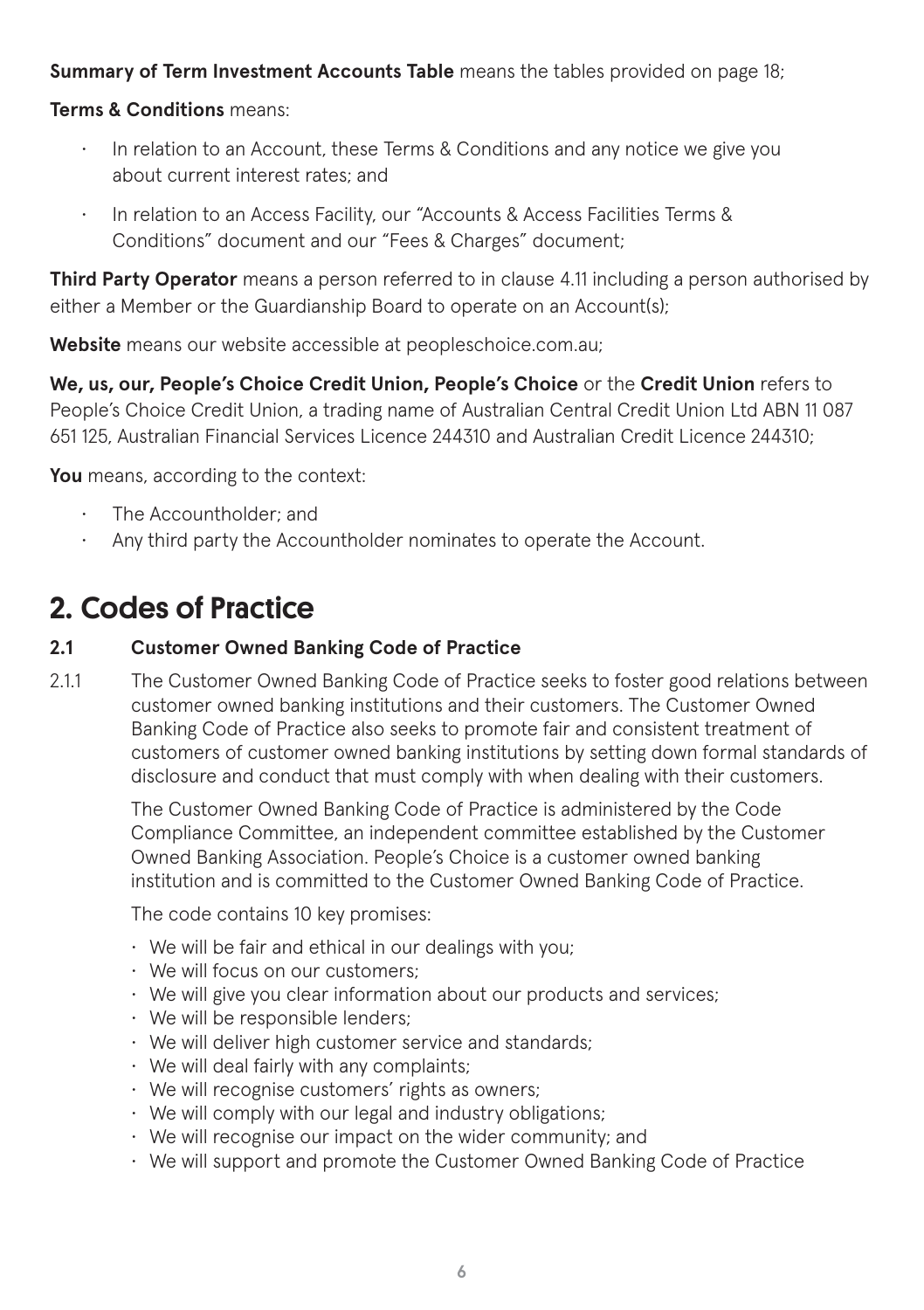- 2.1.2 Our commitment to the Customer Owned Banking Code of Practice means that we will:
	- Define standards of good practice and service;
	- Disclose information that is relevant and useful to our Members;
	- Clearly define the terms and conditions for all our products and services; and
	- Make a simple, effective complaints handling process available to our Members.
- 2.1.3 You can obtain a copy of the Customer Owned Banking Code of Practice upon request or from our Website. The Customer Owned Banking Code of Practice applies to all our **Accounts**

# 3. Privacy

#### **3.1 Collection of Personal Information**

- 3.1.1 We collect personal information about you for the purposes of providing our products and services to you and for processing your Payments.
- 3.1.2 We owe you a duty to keep information about you confidential and in general, we will not disclose your information to other parties. However, we can disclose information we have about you in circumstances where:
	- We are required to do so in order for us to provide you with your Account or Access Facility or to carry out your instructions in relation to an Account or Access Facility.

For example, disclosure to our service providers or payment intermediaries, such as CLISCAL.

• We are compelled to do so by law.

For example, disclosure to various Government departments and agencies such as the Australian Taxation Office of the amount of interest you have earned on your Account, and disclosure to the courts under subpoena.

• It is in the public interest to do so.

For example, where a crime, fraud or misdeed is committed or suspected by us, and in our reasonable discretion, disclosure is justified.

 $\cdot$  We are permitted by law and it is in our interest to do so.

For example, disclosure to a court in the event of legal action to which we are a party, or if we are trying to recover a debt, we may have to inform solicitors, debt collectors or credit reference agencies.

• You ask us or agree for us to do so.

For example, when you open an Account or apply for a service, you may agree to us giving a reference or passing on information to a credit agency by signing an authority allowing us to do so.

- 3.1.3 You may have access to the personal information we hold about you at any time by asking us.
- 3.1.4 We must also comply with the Privacy Act which is an Act passed by the Australian Government that requires us not to disclose certain information about you unless that disclosure is allowed.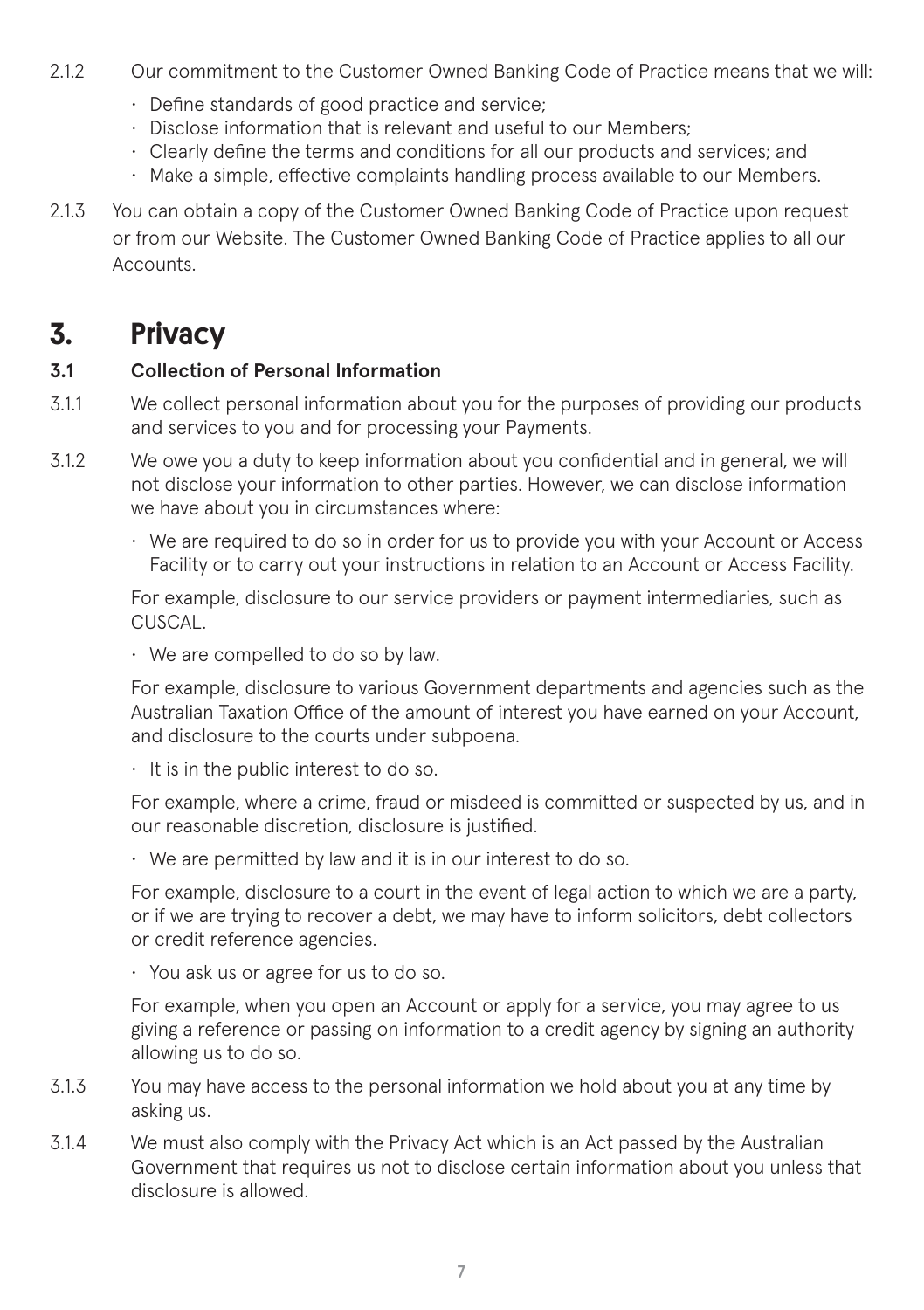- 3.1.5 More detailed information on our privacy practices can be found in our Privacy Policy, which can be obtained from:
	- any of our branches or Advice Centres;
	- by calling us on 13 11 82; or
	- our Website.

#### **3.2 Anti-Money Laundering (AML) and Counter Terrorism Financing Requirements**

- 3.2.1 We meet the regulatory and compliance obligations of AML and Counter-Terrorism Financing laws both in Australia and overseas. These obligations mean that:
	- We will not allow a person to operate any Account(s) until his or her identity has been verified in accordance with any identification procedures we deem necessary to meet our obligations. This applies equally for all Account owners and authorised Third Party Operators;
	- We may be required to obtain additional information from you where required by any law in Australia or any other country and you agree to provide us with that information;
	- We may be required (and you authorise us) to disclose information provided to us or any other information where required by law in Australia or any other country. This includes the release of information regarding Internet Banking transactions to overseas regulators;
	- Your transactions could be delayed, blocked or frozen if we believe on reasonable grounds that making a Payment may be in breach of the law in Australia or any other country;
	- You release us from all liability to you if we delay or block any transaction, or refuse to pay any money or do anything else affecting a transaction or Payment in the reasonable belief that a transaction or Payment would contravene any law in Australia or any other country.
- 3.2.2 You agree that you will not initiate, engage in or effect a transaction or Payment that may breach any law in Australia or any other country. If you do so, you indemnify us against any loss or liability we may incur which arises from such transaction or Payment.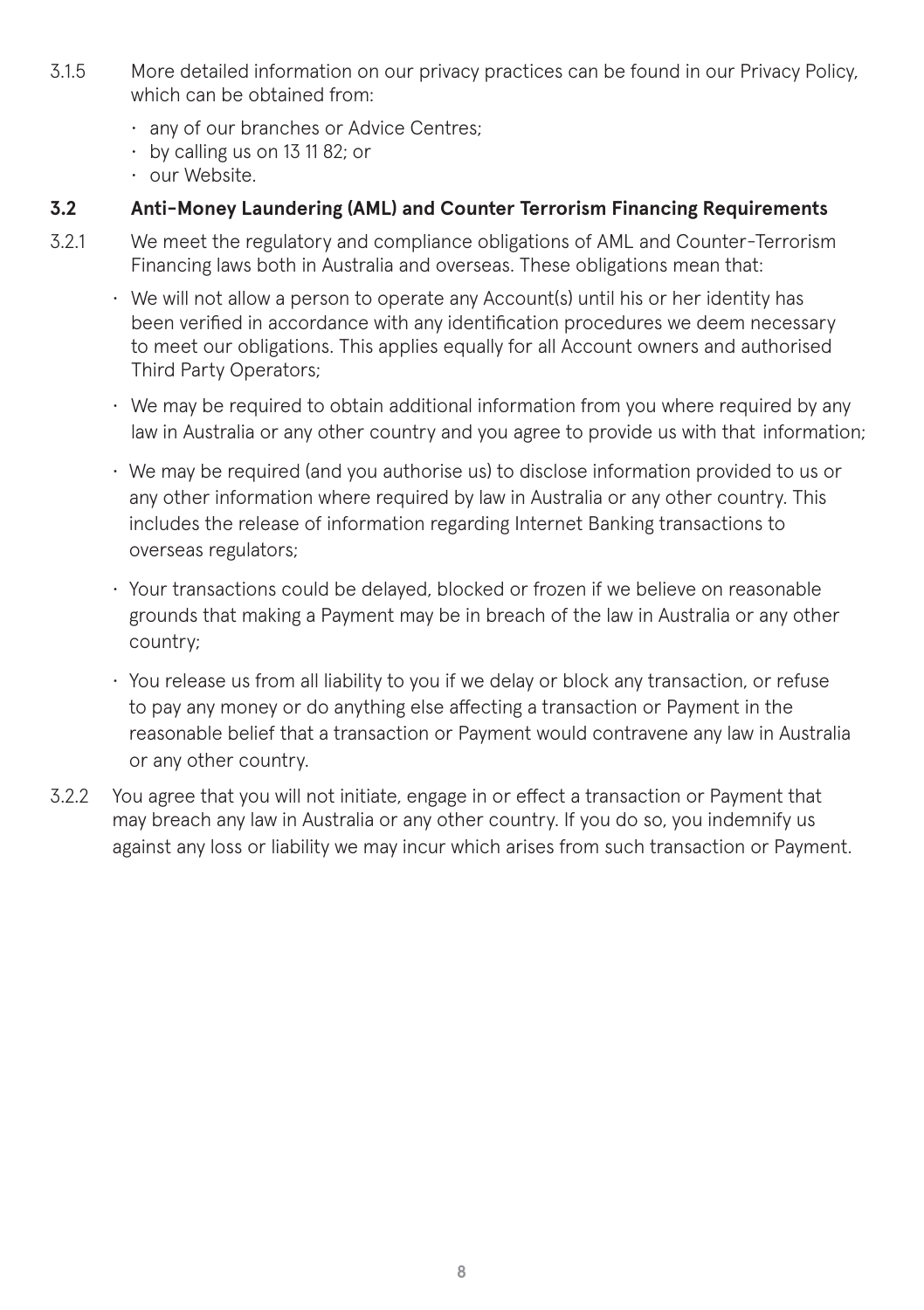# 4. Term Investment Accounts

#### **4.1 People's Choice Term Investment Accounts & Access Facilities**

- 4.1.1 By opening an Account, you authorise us to permit you or any of the Member(s) linked to the Account (each an "Authorised Person") to:
	- operate the Account;
	- deposit money in the Account;
	- negotiate any cheques in your name;
	- withdraw all or any moneys standing to the credit of the Account;
	- obtain statements of the Account and any information concerning the Account generally;
	- provide renewal / reinvestment / redemption and interest payment instructions;
	- give a third party authority to a Third Party Operator to operate the Account; and
	- use any Access Facility or other means available to access or operate your Account, in accordance with these Terms & Conditions.
- 4.1.2 You indemnify us for any liability arising out of the use of the Account and as specified in clause 4.1.1, including where an Authorised Person acts without, or inconsistently with, your instructions.
- 4.1.3 In the event of your death, the credit balance in any Account held by you that is not a Joint Account will be deemed to be property located:
	- (a) if a Court Order has been made in relation to the administration of your estate and the original, or a certified copy, of that Court Order has been provided to us, in the State or Territory in which that Court Order was made; or
	- (b) otherwise, in the State of South Australia.

### **4.2 Becoming a Member**

4.2.1 You will need to become a Member of the Credit Union before we can issue an Account to you.

> To become a Member, you will need to do everything under our Constitution including, without limitation, completing a Membership application form and applying for a share in the Credit Union.

- 4.2.2 Unless the terms applicable to a particular type of Account provide otherwise, you can open an Account jointly with another person, so long as you are both Members of the Credit Union.
- 4.2.3 Memberships can also be opened for non-personal use, trusts, clubs and societies, but must be opened in the name of a separate legal entity.

### **4.3 Providing Proof of Identity**

- 4.3.1 The law requires us to verify your identity when you open an Account or Membership or when you become a Third Party Operator to an Account or Membership.
- 4.3.2 You agree to provide us with any documents we reasonably require from you in order for us to comply with our obligations under AML or any other relevant legislation. If you do not provide us with this information we may refuse to open an Account or Membership for you or allow you to become a Third Party Operator.
- 4.3.3 The regulations require all identification to be current and original documents or certified copies of the original documents must be used.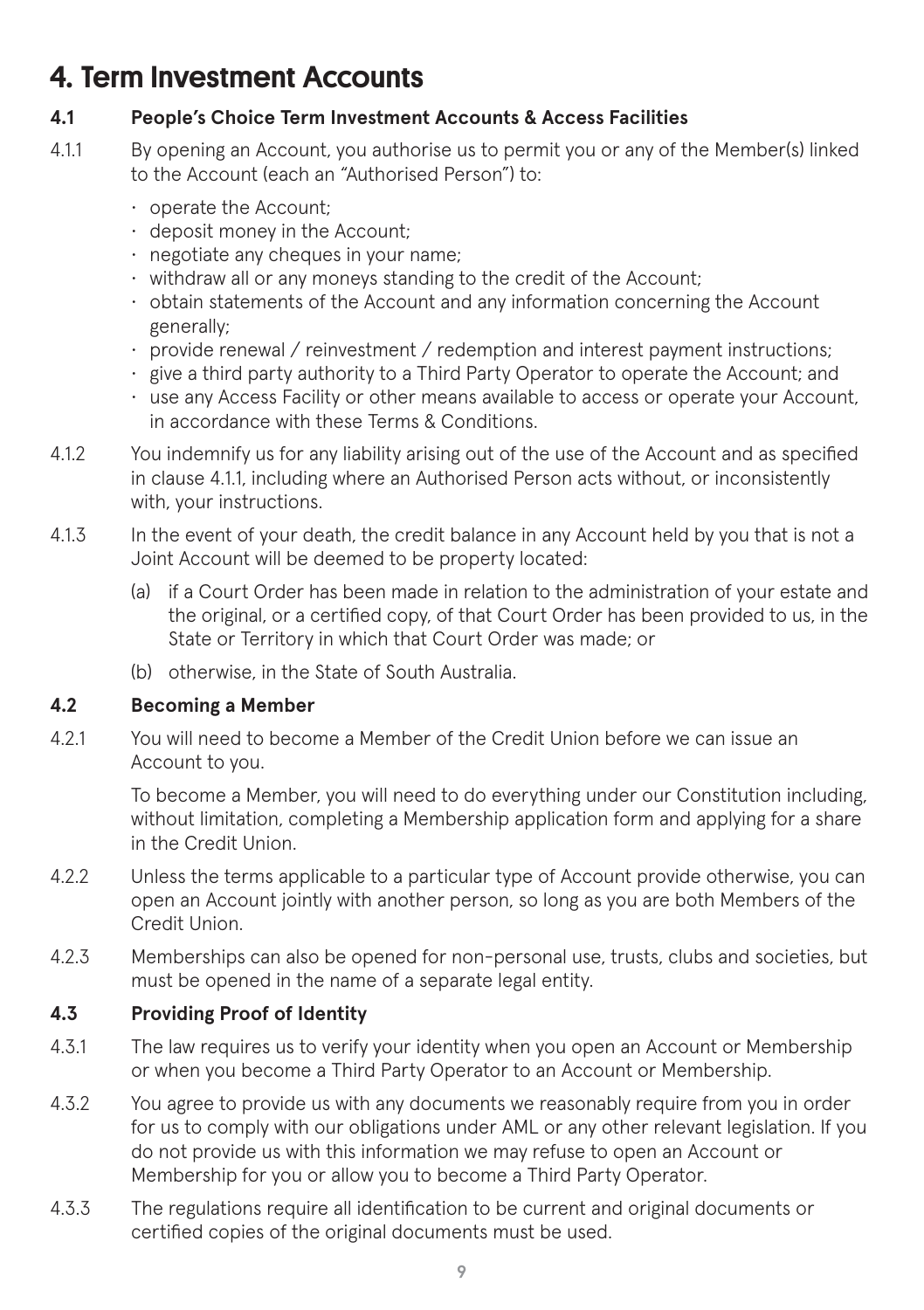#### **4.4 Opening and Operating an Account**

You can open any combination of Accounts included in the Summary of Term Investment Accounts Table subject to the eligibility requirements of the Account type.

#### **4.5 Fees & Charges**

- 4.5.1 This document outlines the current fees and charges applicable to our Term Investment Accounts. Please refer to our "Fees & Charges" and "Legacy Accounts Fees & Charges" document to find out more information about the Fees & Charges relating to other products and services.
- 4.5.2 We may vary fees or charges on our Term Investment Accounts from time to time. Please see the Notification of Change Table for details of how and when we must notify you of any changes to those fees and charges.

#### **4.6 Interest**

- 4.6.1 To find out more information about the current interest rates applicable to our Term Investment Accounts, please refer to our "Transactions and Savings Interest Rates" document.
- 4.6.2 We calculate interest on the closing daily credit balance of your Account as at the End of Day, unless otherwise indicated in the Summary of Term Investment Accounts Table. We may vary interest rates from time to time. However, interest rates on Term Investment Accounts remain fixed for the agreed term. You can obtain information about current Term Investment interest rates from us at any time by visiting our Website.

#### **4.7 Tax File Numbers and Taxation**

- 4.7.1 Interest earned on an Account is income and may be subject to income tax.
- 4.7.2 When you apply for an Account we will ask you for your Tax File Number or exemption. We apply your Tax File Number to each Account. You are not obliged to disclose your Tax File Number to us. However, if you do not, and do not claim a valid exemption, we are obliged to deduct withholding tax from any interest you earn at the highest marginal taxation rate plus the Medicare levy rate. The withholding tax rate is set by the Government and may vary from time to time.
- 4.7.3 For a Joint Account, all holders must quote their Tax File Numbers and/or exemptions; otherwise withholding tax applies to the whole of the interest earned on the Joint Account.
- 4.7.4 For overseas residents, withholding tax may apply even though you have quoted us your Tax File Number.
- 4.7.5 For business Accounts and charities, you need only quote your ABN instead of your Tax File Number.
- 4.7.6 Your Tax File Number will be kept in accordance with the strict guidelines of the Privacy Act.

#### **4.8 Joint Accounts**

- 4.8.1 A Joint Account is an Account in the name of more than one person.
- 4.8.2 The important legal consequences of holding a Joint Account are:
	- $\cdot$  The right of survivorship when one joint holder dies, the surviving joint holder(s) automatically take the deceased joint holder's interest in the Account;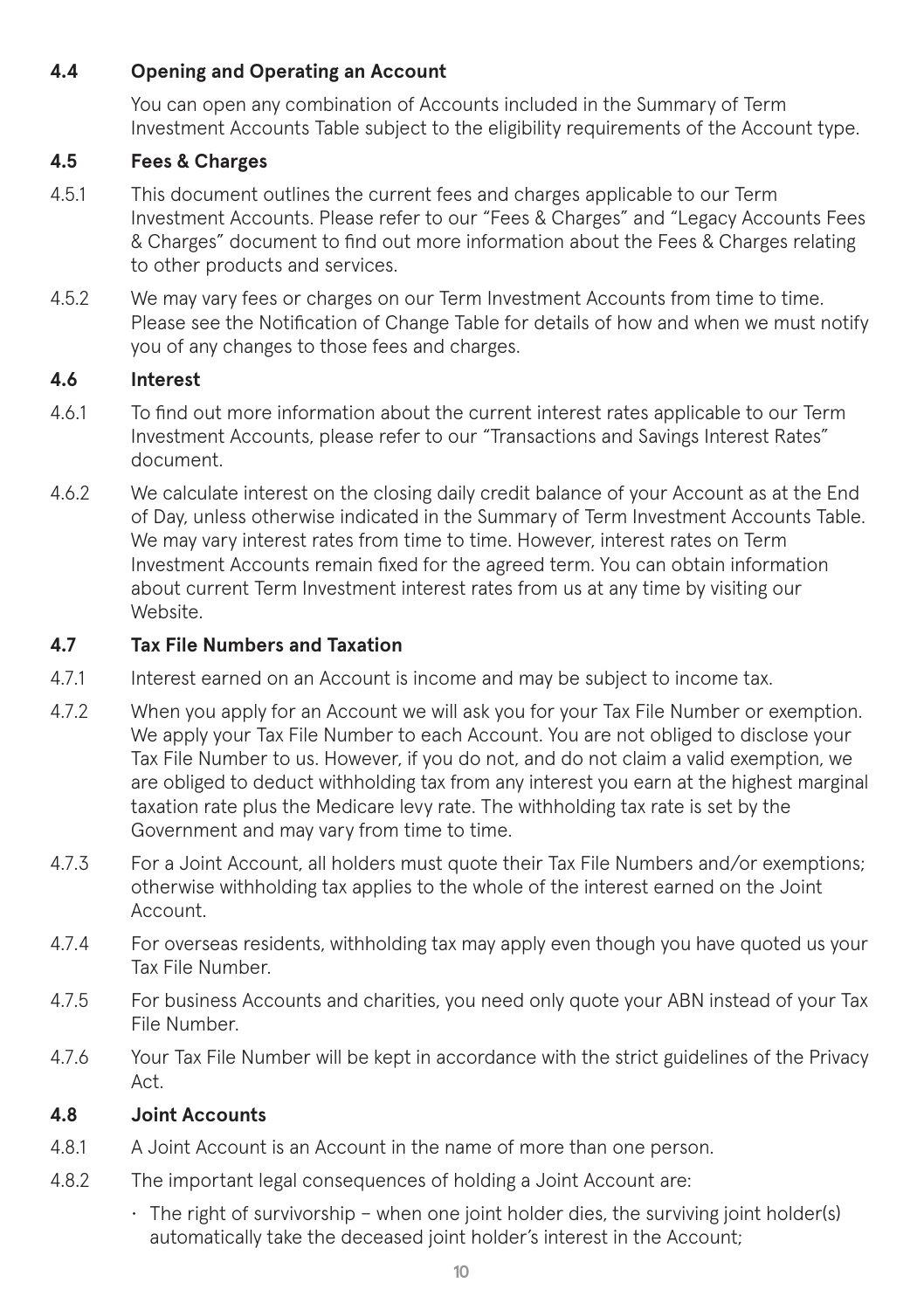- $\cdot$  Joint liability each joint holder(s) is individually liable for the full amount owing on the Joint Account. This means we can recover all money owing from one or more of the Accountholders as we choose.
- 4.8.3 Unless the terms applicable to a particular type of Account and/or Access Method provide otherwise, you can operate a Joint Account on the basis of:
	- 'all to sign'; or
	- 'only one to sign'; or
	- specific signing authority, eg: 'two of four joint holders to sign'.

All to sign means all joint holders must authorise any action on the Account, including closure of the Account. Only one to sign means any one joint holder can authorise any action on the Account, including closure of the Account.

Specific signing authority means the instruction for a signing authority to be followed in regard to any action on the Account, including closure of the Account.

- 4.8.4 If the Joint Accountholders omit to indicate the signing authority on the Account, the Account will default to 'all to sign'.
- 4.8.5 All Joint Accountholders must consent to the Joint Account being operated on an 'only one to sign' basis. However, any one Joint Accountholder can alter this arrangement, making it 'all to sign'.
- 4.8.6 If more than one signature is required this will limit the types of transactions you can perform. To perform transactions via Internet Banking the Account must be 'only one to sign'.

#### **4.9 Accounts Opened for Minors**

- 4.9.1 An Account opened by a parent(s), legal guardian(s) or other adult(s) on behalf of a Minor must be in the Minor's sole name – a Joint Account cannot be opened
- 4.9.2 Accounts opened independently by a Minor may be solely in the name of the Minor or be a Joint Account - A Minor may open a Joint Account with another Minor(s) aged 13 or over and/or an adult(s)
- 4.9.3 Accounts opened for Minors under the age of 13 (at time of Account opening):
	- the Account can only be opened by a parent(s), legal guardian(s) or other adult(s) on behalf of the Minor.
	- the person(s) who opens the Account must be a Third Party Operator(s) when the Account is opened and may operate the Account in that capacity subject to the terms of the Account operating authority, the other provisions of this clause 4.9.3, and the requirements of clause 4.11.
	- the Minor may only operate the Account (while a Minor) with the express, written consent of the Third Party Operator(s) given in a form we approve and in accordance with the Account operating authority. The Minor may then operate the Account in accordance with the Account operating authority (as varied to include the Minor) and the other provisions of this clause 4.9.3. Minors under the age of 10 years cannot be authorised to operate the Account.
	- $\cdot$  a Minor who has been given authority to operate the Account can, if the Account operating authority specifies 'only one to sign', unilaterally change the Account operating authority, appoint a Third Party Operator(s) and/or remove any Third Party Operator's authority to operate the Account.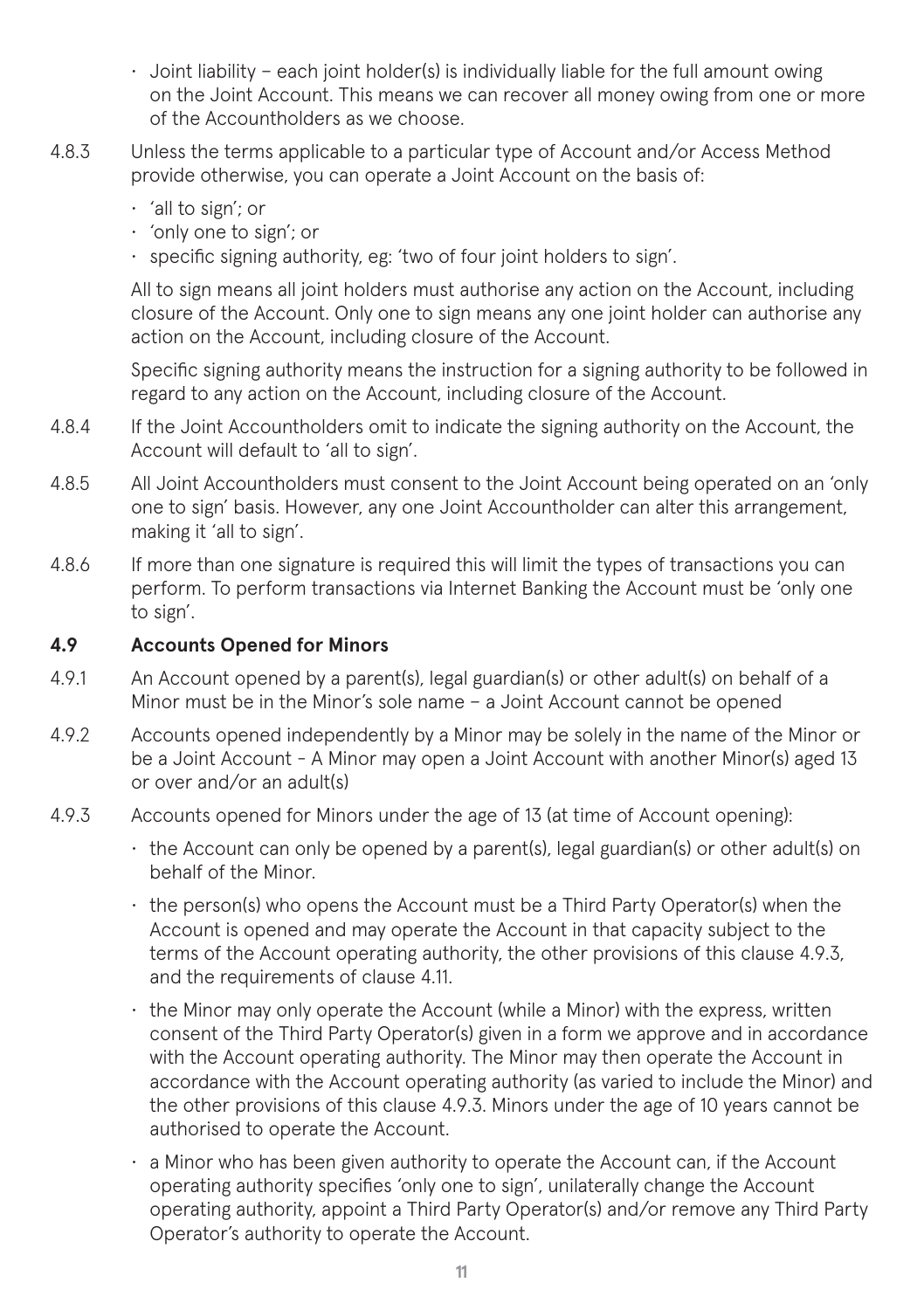- we do not recommend the provision of Internet Banking access to Minors. However, Internet Banking access may be provided to a Minor aged 10 years or older with the express, consent of the Third Party Operator(s) given in accordance with an Account operating authority.
- 4.9.4 Accounts opened for Minors aged 13 years and over (at time of Account opening):
	- the Account may be opened by a parent(s), legal guardian(s) or other adult(s) on behalf of the Minor. If it is, clause 4.9.3 will apply to the Account, except for the first bullet point.
	- the Account may be opened by the Minor independently and without permission from any parent, legal guardian or other adult. If it is, the following provisions of this clause 4.9.4 will apply to the Account.
	- subject to the other terms and conditions applying to the Account, a Minor will have unrestricted rights to operate the Account if the Account is in the Minor's sole name and in accordance with the Account operating authority in the case of a Joint Account.
	- a Minor may authorise, unilaterally if the Account is in the Minor's sole name or in accordance with the Account operating authority in the case of a Joint Account, one or more Third Party Operators to operate the Account in writing in a form we approve. A Minor may, unilaterally if the Account is in the Minor's sole name or in accordance with the Account operating authority in the case of a Joint Account, change the Account operating authority and/or remove any Third Party Operator's authority to operate the Account.
	- Internet Banking access by the Minor will be permitted.
- 4.9.5 Whether an Account is opened under clause 4.9.3 or the first bullet point of 4.9.4, the Minor will, upon attaining 18 years of age, obtain unrestricted access to the Account (including the right to remove any Third Party Operators) without the consent of any Third Party Operator(s).
- 4.9.6 A Third Party Operator must be an adult.
- 4.9.7 We will only open an Account at the independent request of a Minor, or grant Account access to a Minor at the request of a Third Party Operator(s), where the Minor is able to register a consistent specimen signature to our satisfaction.
- 4.9.8 We reserve the right to decline to open an Account for a Minor, or to grant Account access to a Minor at the request of a Third Party Operator(s), if we consider it reasonably necessary to decline in order to protect our interests, those of an Accountholder or those of a Minor.
- 4.9.9 We reserve the right to remove a Third Party Operator, restrict the ability of a Third Party Operator to operate on the Account of a Minor or otherwise change the Account operating authority of the Account of a Minor where we consider it reasonably necessary to do so in order to protect our interests, those of an Accountholder or those of the Minor.
- 4.9.10 In relation to an Account with a Minor Accountholder, each joint Accountholder who isn't a Minor and each Third Party Operator on the Account agrees to indemnify us and keep us indemnified against all claims (including any claim made by the Minor), obligations, liabilities, expenses, losses, damages and costs that we may sustain or incur as a result of any transaction carried out on the Account while they are a joint Accountholder who isn't a Minor or Third Party Operator (even if they are no longer a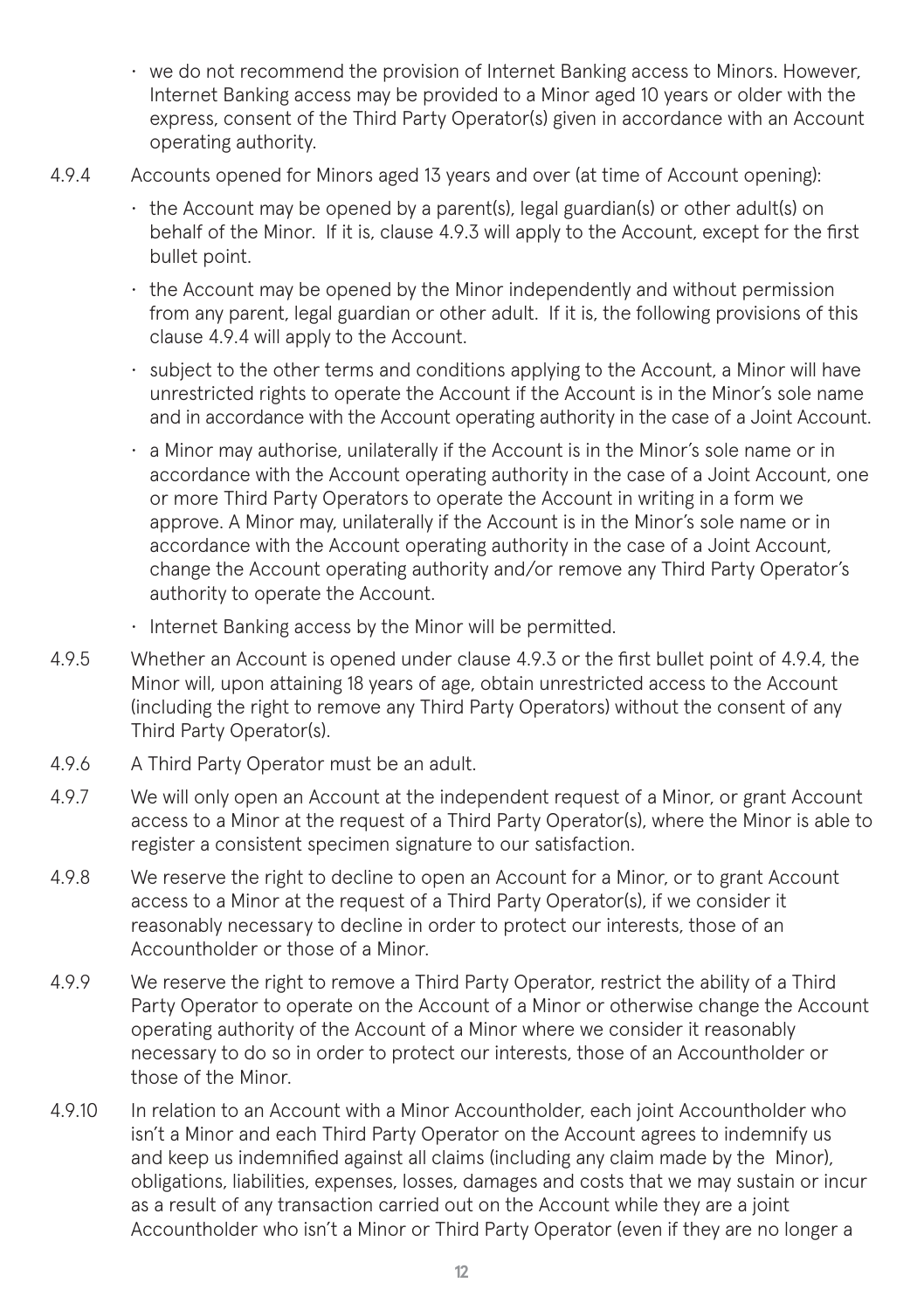joint Accountholder or Third Party Operator at the time indemnity is sought) by:

- them
- a Minor;
- any joint Accountholder; and/or
- any Third Party Operator on the Account.
- 4.9.11 The indemnity in 4.9.10 does not require a joint Accountholder or Third party Operator to indemnify us for any claims, obligations, liabilities, expenses, losses, damages or costs to the extent they arise from any fraud, negligence or wilful misconduct by us or our officers, employees, contractors or agents
- 4.9.12 For the avoidance of doubt, any credit balance in a Minor's Account is at all times the property of the Minor in the case of an Account in the sole name of a Minor and is the joint property of all the Accountholders (including each Minor) in the case of a Joint Account.

#### **4.10 Trust Accounts**

- 4.10.1 You can open an Account as a trust Account. However:
	- We are not taken to be aware of the terms of the trust;
	- We do not have to verify that any transactions you carry out on the Account are authorised by the terms of the trust.
- 4.10.2 You agree to indemnify us against any claim made upon us in relation to, or arising out of, that trust.

### **4.11 Third Party Operators**

- 4.11.1 You may nominate another person or persons to operate your Account (a "Third Party Operator") by completing the relevant form, available at any of our branches. Third Party Operators may be required to provide proof of identity as explained in clause 4.3.
- 4.11.2 By authorising a Third Party Operator to have access to your Account you are instructing us to allow the persons nominated to operate on your Account, without necessarily becoming a Member, in the following ways (please refer to table):

|                                                                              | Third Party<br>Operator to a<br>Non-Minor | <b>Third Party</b><br>Operator to<br>a Minor | <b>Third Party</b><br>Operator to<br><b>Business</b> |
|------------------------------------------------------------------------------|-------------------------------------------|----------------------------------------------|------------------------------------------------------|
| Create a new Term Investment (excludes reinvesting<br>to a new term)         | X                                         |                                              |                                                      |
| Give instructions as to where interest is to be paid<br>on a Term Investment |                                           |                                              |                                                      |
| Reinvest and add additional deposits to Term<br>Investment                   |                                           |                                              |                                                      |
| Term Investment Redemptions                                                  | X                                         |                                              |                                                      |
| Obtain statements of the Account                                             | ℐ                                         |                                              |                                                      |
| Change personal details of the Account owner                                 | X                                         |                                              |                                                      |
| Open or close an Account or Membership                                       | X                                         |                                              |                                                      |
| Authorise another person to be a third party<br>operator on the Account.     | X                                         |                                              |                                                      |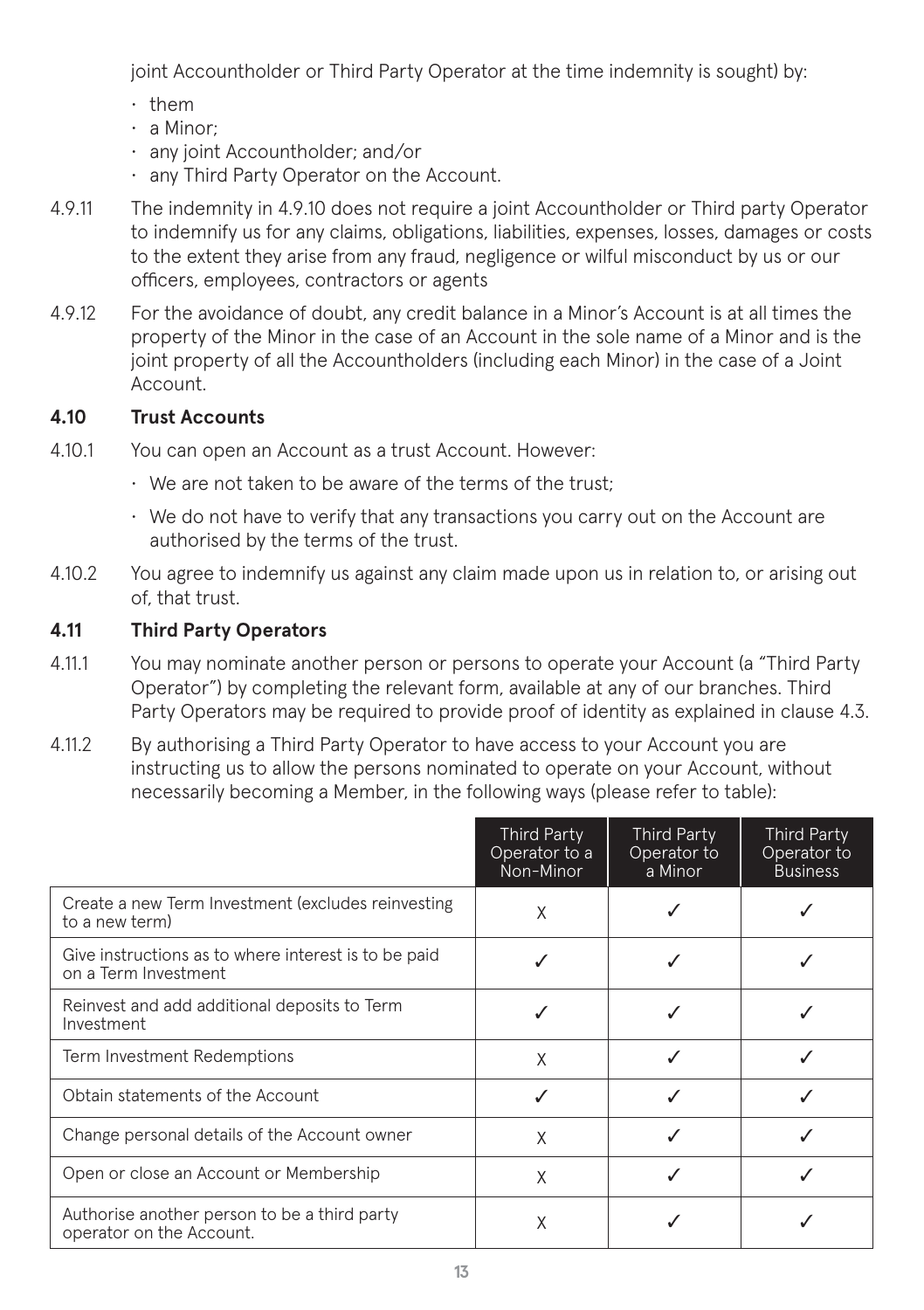- 4.11.3 You are responsible for all transactions your Third Party Operator carries out on your Account. You should ensure the person you authorise to operate on your Account(s) is a person you trust fully.
- 4.11.4 You may revoke the Third Party Operator's authority at any time by giving us written notice.
- 4.11.5 We will comply with any notice given to us to revoke the Third Party Operator's authority within 48 hours of receiving the request.
- 4.11.6 We will not be liable for any transaction completed or purported to be completed (including any deductions from your Account) by a Third Party Operator prior to the expiry of the period set out in clause 4.11.5.
- 4.11.7 We are not liable for any loss or damage caused to you by Third Party Operators except where it arises from fraudulent or negligent conduct by our agent or employee or if we are liable under a statute or the ePayments Code.

#### **4.12 Deposits**

- 4.12.1 Deposits may be made to open the Account, or added to your Account balance at renewal, by any of the following methods, unless otherwise indicated in the Summary of Term Investment Accounts Table:
	- By cash or cheque at any branch (please see clause 4.13 for more details regarding cheque deposits); or
	- By transfer from another Account with us.
- 4.12.2 Under Australian law we are required to report all cash deposits or withdrawals of \$10,000 or more.
- 4.12.3 We may refuse to accept any cheque for deposit at our absolute discretion.
- 4.12.4 You may not deposit additional funds into a Term Investment Account at any time during the term of the investment. However, upon maturity of a Term Investment Account you may deposit additional funds at any time during the Grace Period. There is no minimum required amount for additional deposits.

#### **4.13 Cheque Deposits**

- 4.13.1 You can only access the proceeds of a cheque when it has cleared. This usually takes three Business Days. The drawing bank has a right to request an additional day's clearance. Overseas cheques of \$10,000 or less may take up to 30 Business Days to clear, and overseas cheques of above \$10,000 are cleared upon receipt of payment confirmation from the third party service provider we use to present the cheque.
- 4.13.2 Cheques deposited at a branch can normally only be deposited into the Account of the person or entity named as payee on the cheque. If you are depositing a cheque to your Account where you are not the person or entity named, ownership of the cheque must be transferred to you by having the payee sign the back of the cheque in the following manner:

Please pay [your Account name], signed [payee's signature]. If we are not satisfied you are the rightful owner of the cheque (for any reason), in our sole discretion we may refuse to accept the deposit.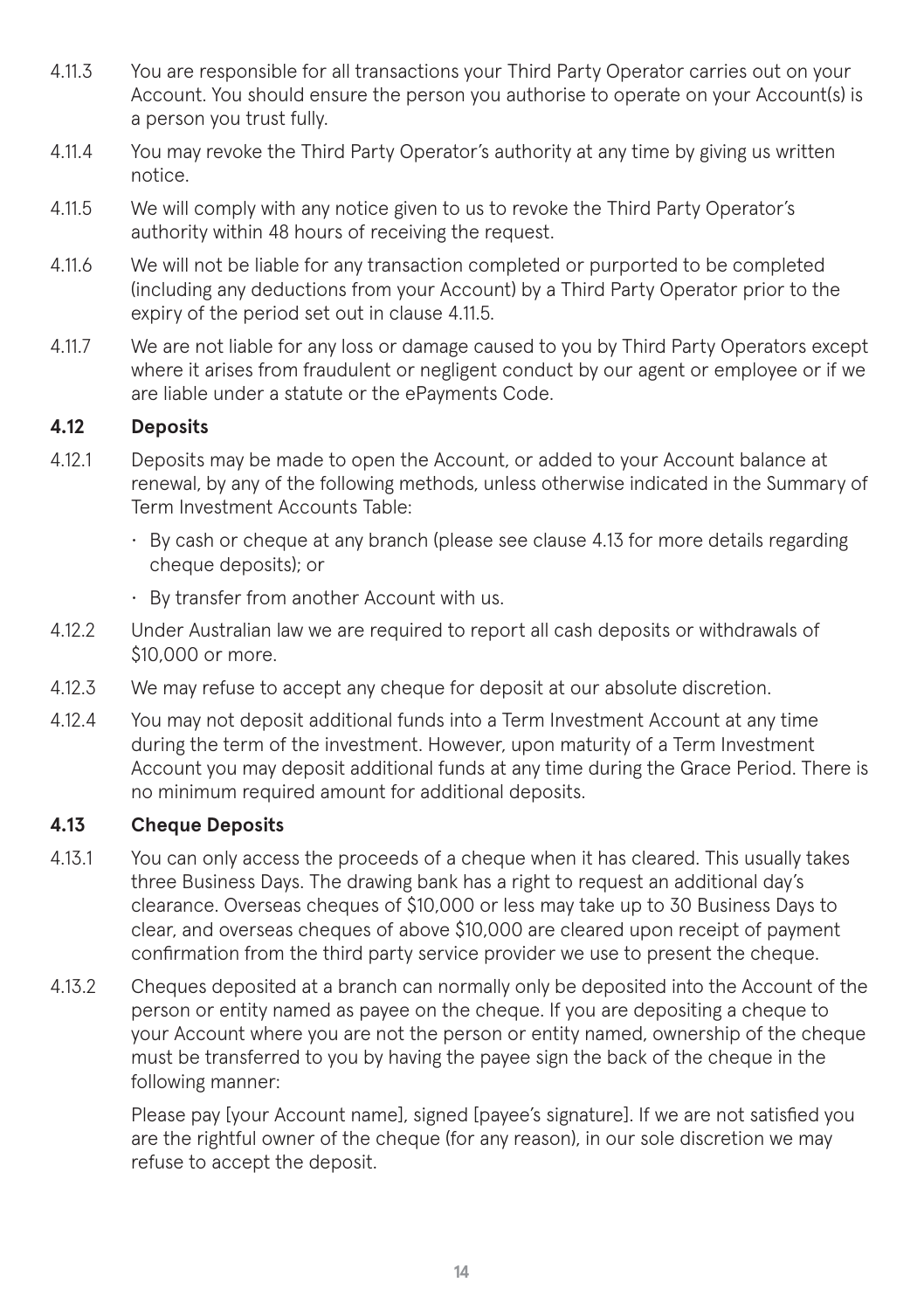#### **4.14 Withdrawals**

- 4.14.1 You may make a partial withdrawal of funds from your Term Investment Account once during the term of the investment, annually if the term of the investment is greater than one year or within the Grace Period, provided that you withdraw a minimum of \$1,000, or if your balance is less than \$1,000, withdraw all funds from your Term Investment Account. If you need to withdraw further funds from your Term Investment Account during the remainder of the term where the term of the Investment is one year or less, or within the same annual period for terms greater than one year, you will be required to withdraw all funds from and close your Term Investment Account.
- 4.14.2 If you withdraw all or part of your funds from the Term Investment Account prior to maturity (Early Redemption), we may charge you an Early Redemption fee. Please refer to Term Investment Fees & Charges within this document. You must give us not less than thirty one (31) days notice if you wish to make an Early Redemption. In our discretion, we may waive this notice period in the event you are experiencing financial difficulty.
- 4.14.3 If a partial withdrawal during the term of the investment or within the Grace Period would cause the balance of your Term Investment Account to fall below the minimum balance required, you must redeem the Term Investment Account in full.
- 4.14.4 If you redeem your Term Investment in full and it is your only Account, and do not have any other products with us, or obtain any other services from us, you will also have to resign your Membership, in which case you will be refunded any subscription price paid by you for your member share (if any).
- 4.14.5 If you make a partial Early Redemption, the term and interest rate applicable to the Term Investment Account will continue.

#### **4.15 Maturity of Term Investment Accounts**

- 4.15.1 Prior to the end of your term for a Term Investment Account, you will receive a written notice from us advising you of your investment maturity date.
- 4.15.2 You must advise us of your requirements prior to expiry of the Grace Period. If we do not hear from you before expiry of the Grace Period, your funds will be automatically reinvested for the same term at the prevailing rate.
- 4.15.3 If your investment is automatically renewed and you wish to withdraw the funds prior to the new maturity date, the withdrawal will be treated as an Early Redemption as explained in clause 4.14.1.
- 415.4 If you perform a full redemption during the Grace Period, we will not pay you any interest for the Grace Period including the maturity date.

#### **4.16 Corporate Cheques**

- 4.16.1 You may request us to issue a corporate cheque, payable to the person you nominate, for a fee, as explained in the "Fees & Charges" document. A corporate cheque is similar to a bank cheque, but may not be treated as such by all third parties. A bank cheque can be organised for an additional charge. Please refer to the "Fees & Charges" document for applicable fees.
- 4.16.2 If a corporate cheque is lost or stolen, you can ask us to stop payment on it. You will need to complete a form giving us evidence of the loss or theft of the cheque. You will also have to give us an indemnity – the indemnity protects us if someone else claims that you wrongfully directed us to stop the cheque.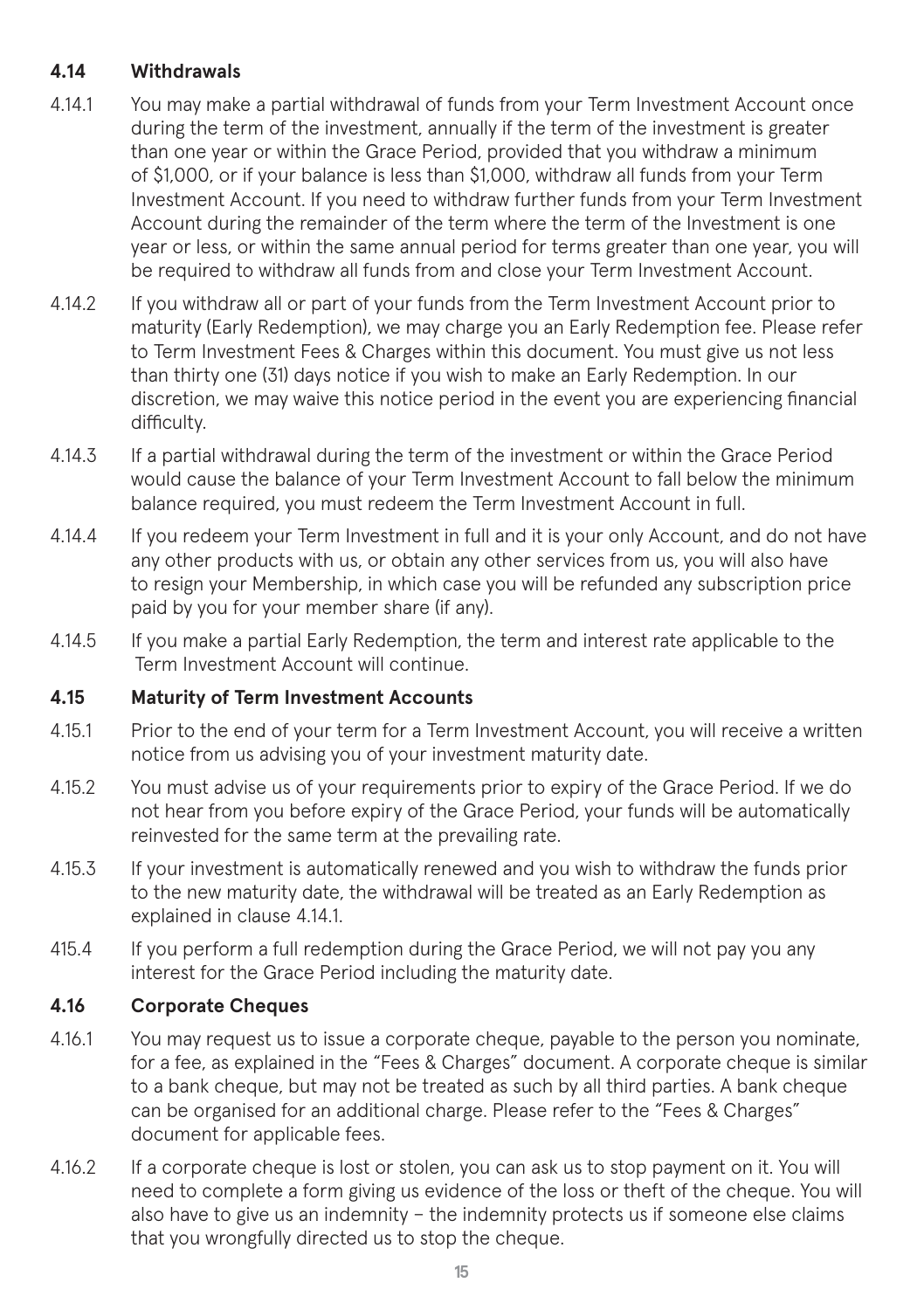4.16.3 We cannot stop payment on our corporate cheque if you used the cheque to buy goods or services and you are not happy with them. We are not responsible for any defects with goods or services you buy with our corporate cheque. You acknowledge that all complaints about goods and services must be addressed to the relevant supplier of those goods and services.

#### **4.17 Member Access Password (MAP) and Access Code**

4.17.1 You may give us a password (MAP and/or Access Code) that we may accept as proof of your identity and your authority to carry out transactions on your Accounts.

#### **Use**

- 4.17.2 Your MAP and/or Access Code may be used by us to establish your identity for certain dealings and transactions with us.
- 4.17.3 We will tell you from time to time the type of dealings and transactions in which we will accept your MAP and/or Access Code to establish the identification of the person we are dealing with.
- 4.17.4 We reserve the right to not register a particular MAP and/or Access Code at our absolute discretion (e.g., if we consider it to be offensive).

#### **Reliability**

4.17.5 If we state that we accept your MAP and/or Access Code for a certain service or transaction to establish identity, if your MAP and/or Access Code is given to us for that service or transaction, we may accept your MAP and/or Access Code as conclusively establishing your identity. We do not need to undertake any other checks to verify your identity.

#### **Security**

- 4.17.6 You must not disclose your MAP and/or Access Code to anyone (other than an authorised People's Choice representative).
- 4.17.7 You must tell us as soon as you think someone else knows your MAP and/or Access Code or has used it without your consent. You should immediately reset your MAP and or Access Code.
- 4.17.8 We suggest you memorise your MAP and/or Access Code.
- 4.17.9 We may cancel your MAP and/or Access Code at any time without notice for security reasons.
- 4.17.10 You must not write your MAP and/or Access Code, or carry it or keep a record of it, unless you have taken reasonable steps to disguise your MAP and/or Access Code or prevent unauthorised access to your MAP and/or Access Code.
- 4.17.11 You must not select a MAP and/or Access Code that represents your birth date or a recognisable part of your name.
- 4.17.12 If you no longer wish to use your MAP and/or Access Code, you can either write or telephone us and request that your MAP and/or Access Code be cancelled.

#### **Responsibility and Liability**

4.17.13 Except where (and until) your MAP and/or Access Code is cancelled by us or by you, or you have notified us that some unauthorised person may be using your MAP and/or Access Code: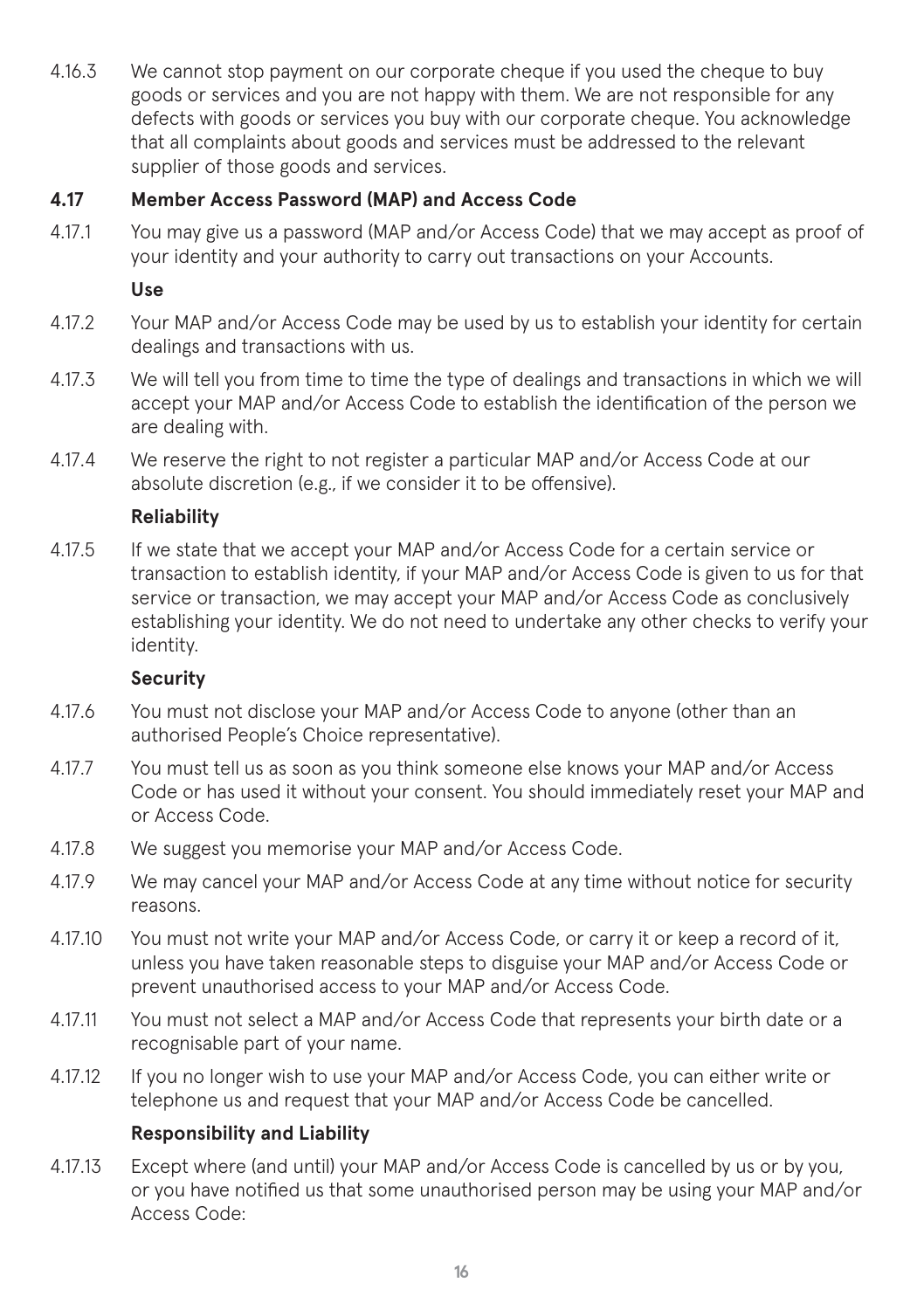- (a) We are not liable to you for any loss you suffer through unauthorised use of your MAP and/or Access Code;
- (b) You must pay us any loss we incur as a result of your use of or any unauthorised use by a third party of your MAP and/or Access Code.
- 4.17.14 You must also indemnify us against any loss or damage we may suffer due to any claim, demand or action of any kind brought against us arising directly or indirectly because you did not comply with your obligations under "Security" above.
- 4.17.15 We are liable for any loss you incur because of a transaction after you or we cancel your MAP and/or Access Code and where the loss is as a result of our fraud or negligence or that of our employees or agents.
- 4.17.16 Despite any of the above provisions, if you use your MAP and/or Access Code as part of conducting an EFT Transaction (as defined in our Accounts & Access Facilities Terms & Conditions document), responsibility (and liability) is determined under our EFT Conditions of Use (refer your Accounts & Access Facilities Terms & Conditions document).

#### **Cancellation**

- 4.17.17 We may at any time without notice cancel your ability to use your MAP and/or Access Code if we suspect you or someone else may use it inappropriately or in a fraudulent manner.
- 4.17.18 You may cancel your MAP and/or Access Code, or notify us if you suspect someone else is using it without authorisation, at any time by sending us written notice or phoning us on 13 11 82.

#### **4.18 Account Statements**

- 4.18.1 We will provide you a statement of Account at the frequency stated in the Summary of Term Investment Accounts Table.
- 4.18.2 We may, at our discretion, send you Account statements more frequently. If you request to have an Account statement provided to you more frequently or if you ask us for an Account statement at any time, we may charge the fee applying from time to time as outlined in the Fees & Charges section.

#### **eStatements**

- 4.18.3 We may give you Account statements electronically (eStatements) for all Accounts you hold with us if:
	- We have notified you that we will give Account Statements to you electronically, or you register to use Internet Banking on or after 1 August 2014 and you have not elected to receive statements by post instead of eStatements (refer to clause 4.18.9);
	- You hold a Zip Account, Everyday Living Account or Dream Fund (as it is a condition of holding these Accounts that you must receive eStatements). If you hold a Zip Account, Everyday Living Account or Dream Fund and no longer wish to receive eStatements, you will be required to switch your Account to an alternative Account that enables you to receive paper statements or close your Account or;
	- You are a Third Party Operator on a business account. A paper statement may continue to be produced on the Business Membership in addition to the eStatement;

Unless we are legally required to give them to you in another way.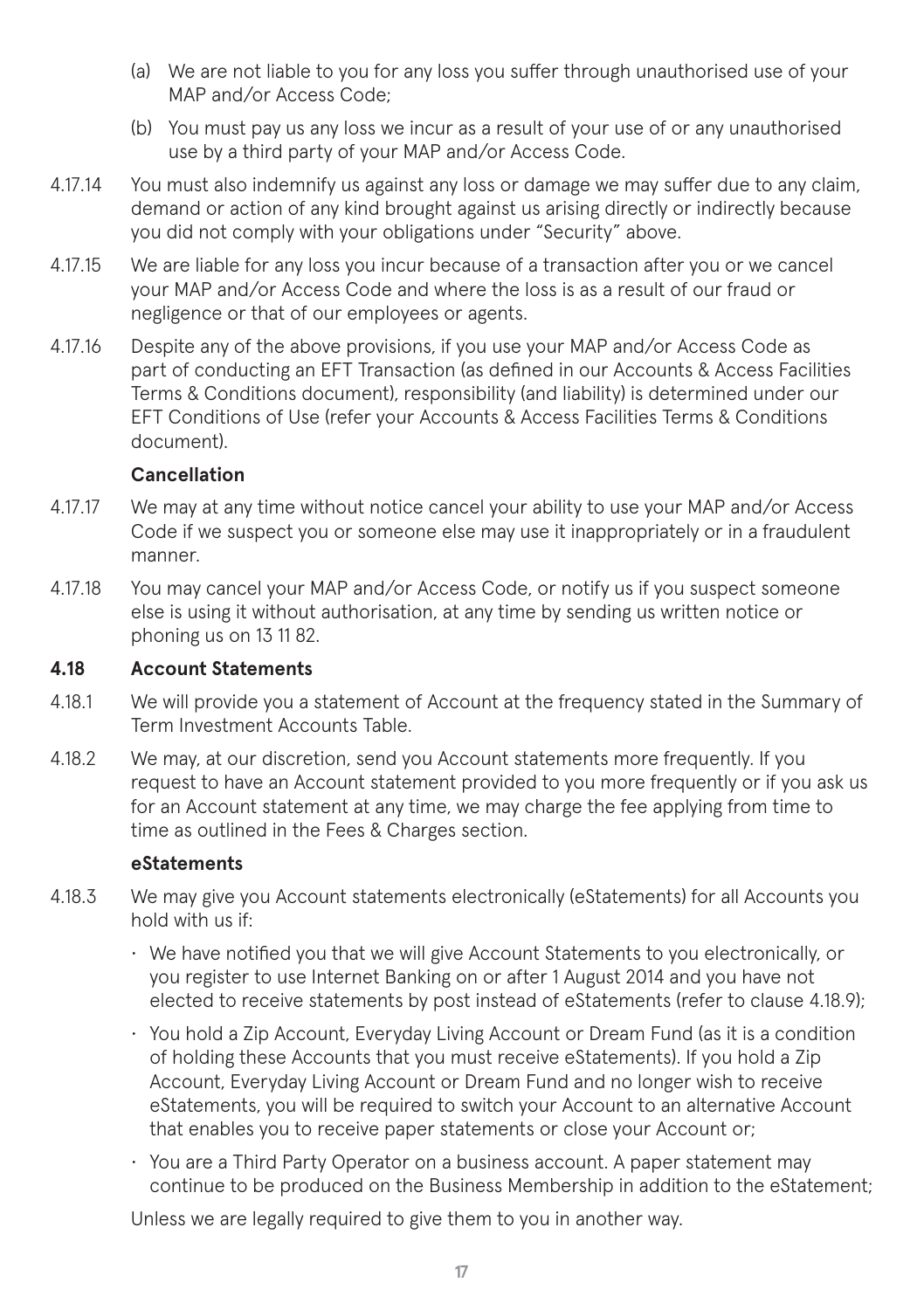- 4.18.4 We will notify you when a new eStatement is available. You must use Internet Banking to view your eStatements.
- 4.18.5 If we give your Account statements electronically, you will not receive paper statements by post and you will also receive other information about your Accounts and Access Facilities, such as notices about changes in rates, fees, and terms and conditions, electronically where the information is given as 'messages' within your statement or alongside your eStatement, in a downloadable form.
- 4.18.6 Unless you have elected to receive paper Account statements by post, you must regularly check for notifications from us that a new eStatement is available. You should check your eStatement as soon as it is available.
- 4.18.7 You must ensure we have your current details such as email address, mobile phone number etc. unless you have elected to receive paper Account statements by post.

If we become aware that your details are invalid and we are unable to notify you when a new eStatement is available, we may send you paper statements by post until such time as your details are updated. If you change your details, let us know immediately. You can notify us of a change to your email address using Internet Banking or by contacting us.

- 4.18.8 Your eStatements and other information will be available to view using Internet Banking for 12 months. You can print or save your eStatements and other information provided with your eStatements during this period. You may request a paper copy of any eStatement to be sent to you by post up to six months after you receive notification the eStatement is available. A fee may be charged if you request a replacement paper statement.
- 4.18.9 If you do not wish to receive Account Statements and other information provided with Account statements electronically, and the terms applying to the particular Account type permit, you may elect to receive paper Account statements by post by contacting us or using Internet Banking. If you decide to receive paper Account statements by post you will no longer be able to view your previous eStatements using Internet Banking. You should print or save a copy of your eStatements before requesting to receive paper Account statements by post.
- 4.18.10 Accountholders and Third Party Operators that have elected to receive Account statements by post cannot access eStatements for both personal and non-personal Membership Accounts via Internet Banking.

#### **4.19 Change of Address**

If you change your address or contact details, including email, please let us know immediately.

#### **4.20 Account Combination**

- 4.20.1 If you are in default under or breach any term of any agreement with us (including these Terms & Conditions) or you are not using your Accounts in accordance with the rules that apply to them, despite any other agreement between us we may without prior notice to you:
	- combine the balances of any of your Accounts; or
	- apply any credit balance or available funds in any of your Accounts, or any amount we otherwise may owe you, towards satisfying any amount that you owe us, in any order we choose;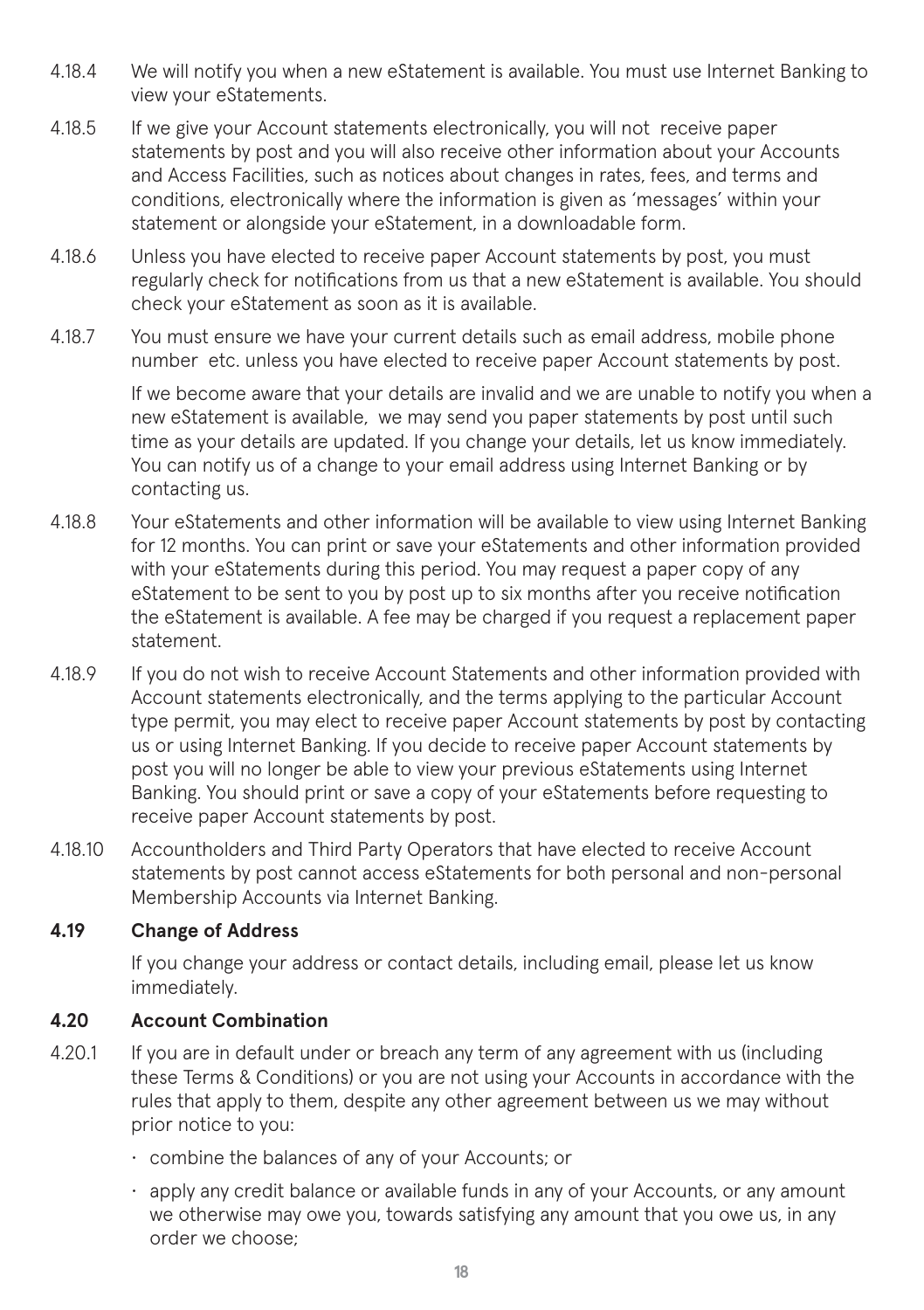4.20.2 This provision applies to all amounts, whether due or not or due contingently. This provision does not apply to formal trust Accounts.

#### **4.21 Closing Accounts**

- 4.21.1 We can close any Account in our absolute discretion by giving you at least 14 days written notice at the last address provided and paying you the balance of your Account.
- 4.21.2 If you are closing your only Account, and you do not have any other products with us, or obtain any other services from us, you will also have to resign your Membership, in which case you will be refunded any subscription price paid by you for your member share (if any).
- 4.21.3 If you do not abide by the terms and conditions applicable to an Account, we reserve the right to swap your account to an alternative Account type or close your Account as per clause 14.21.1 above.

#### **4.22 Changes to Terms & Conditions**

- 4.22.1 We may change these Terms & Conditions and any fees, charges, interest rates and other information at any time. The Notification of Change Table sets out whether we are required to give you advance notice of a change and how we may notify you of any change.
- 4.22.2 We are not obliged to give you advance notice if a change will result in a reduction in your obligations, if the change is necessary to restore or maintain the security of our systems or an Access Facility, or if the change is required to comply with our legal obligations.

| Type of change                                                                                                         | Notice we<br>must give | Manner of<br>giving notice                     |
|------------------------------------------------------------------------------------------------------------------------|------------------------|------------------------------------------------|
| a) increasing any fee or charge                                                                                        | 30 days                | See clause 4.23                                |
| b) adding a new fee or charge                                                                                          | 30 days                | See clause 4.23                                |
| c) changing the method by which interest is calculated                                                                 | 20 days                | See clause 4.23                                |
| d) changing the frequency with which interest is credited                                                              | 20 days                | See clause 4.23<br>or notice in a<br>newspaper |
| e) changing interest rates (other than interest rates linked to<br>money market rates or some external reference rate) | day of change          | See clause 4.23<br>or notice in a<br>newspaper |
| f) changing any other term or condition                                                                                | 30 days                | See clause 4.23<br>or notice in a<br>newspaper |

#### **4.22.3 Notification of Change Table**

#### **4.23 Notices and Electronic Communication**

- 4.23.1 We may give you information and notices (each a 'communication') in any way the law allows us to. This includes by:
	- post, to your address recorded in our Membership records or to a mailing address you have given us;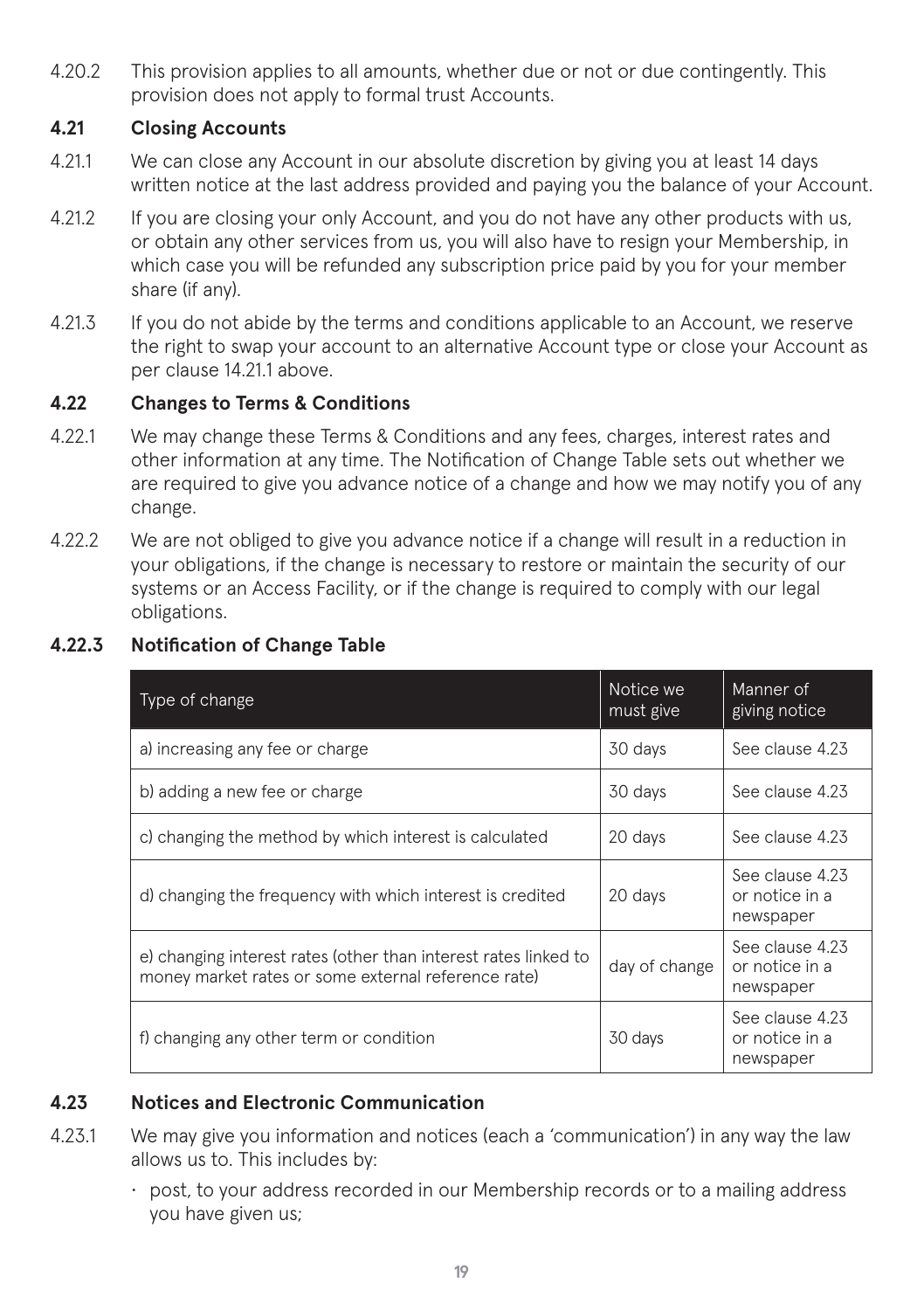- if you are a registered Internet Banking user, notification or message sent to you within Internet Banking;
- if you have downloaded one of our Mobile Banking apps, notification or message sent to you in the app;
- email; or
- SMS.
- 4.23.2 We may also give you a communication by making it available electronically (for example, by publishing it on our website) and notifying you that we have done so and how you can obtain the communication. However, we will not give you a communication in this way if you have notified us that you do not want to receive communications from us in this way. You can notify us that you do not want to receive communications from us in this way by contacting us. Unless you have elected to receive paper Account statements by post, you may still receive communications from us electronically where we include the communication in or with an Account statement which is given to you as an eStatement (see clause 4.18 for more information about eStatements).
- 4.23.3 You must promptly notify us of any changes to your contact details and ensure the contact details we have for you are always current and correct.

# 5. Complaints

#### **5.1 Internal Dispute Resolution Process**

- 5.1.1 We have a dispute resolution policy to deal with any complaints you may have in relation to our financial services or us. Our dispute resolution policy requires us to deal with any complaint in an efficient manner.
- 5.1.2 If you want to make a complaint, contact us and indicate you would like to make a complaint or visit our Website. Our staff must advise you of our complaint handling process and the expected time frame for handling your complaint ("Internal Dispute Resolution Process")

### **5.2 External Dispute Resolution Process**

- 5.2.1 If you are not satisfied with the outcome of our Internal Dispute Resolution Process or if we are not able to resolve your complaint to your satisfaction within 30 days, then you may escalate your complaint in accordance with clauses 5.2.2 and 5.2.3 below.
- 5.2.2 If your complaint relates to a breach of the Customer Owned Banking Code of Practice and you have not suffered loss or detriment, you can report it to the Compliance Manager of the Code Compliance Committee on local call: 1300 780 808.
- 5.2.3 For all other complaints, you may refer the matter to the Australian Financial Complaints Authority (AFCA):

Australian Financial Complaints Authority, GPO Box 3, Melbourne VIC 3001 Free call: 1800 931 678

Email: info@afca.org.au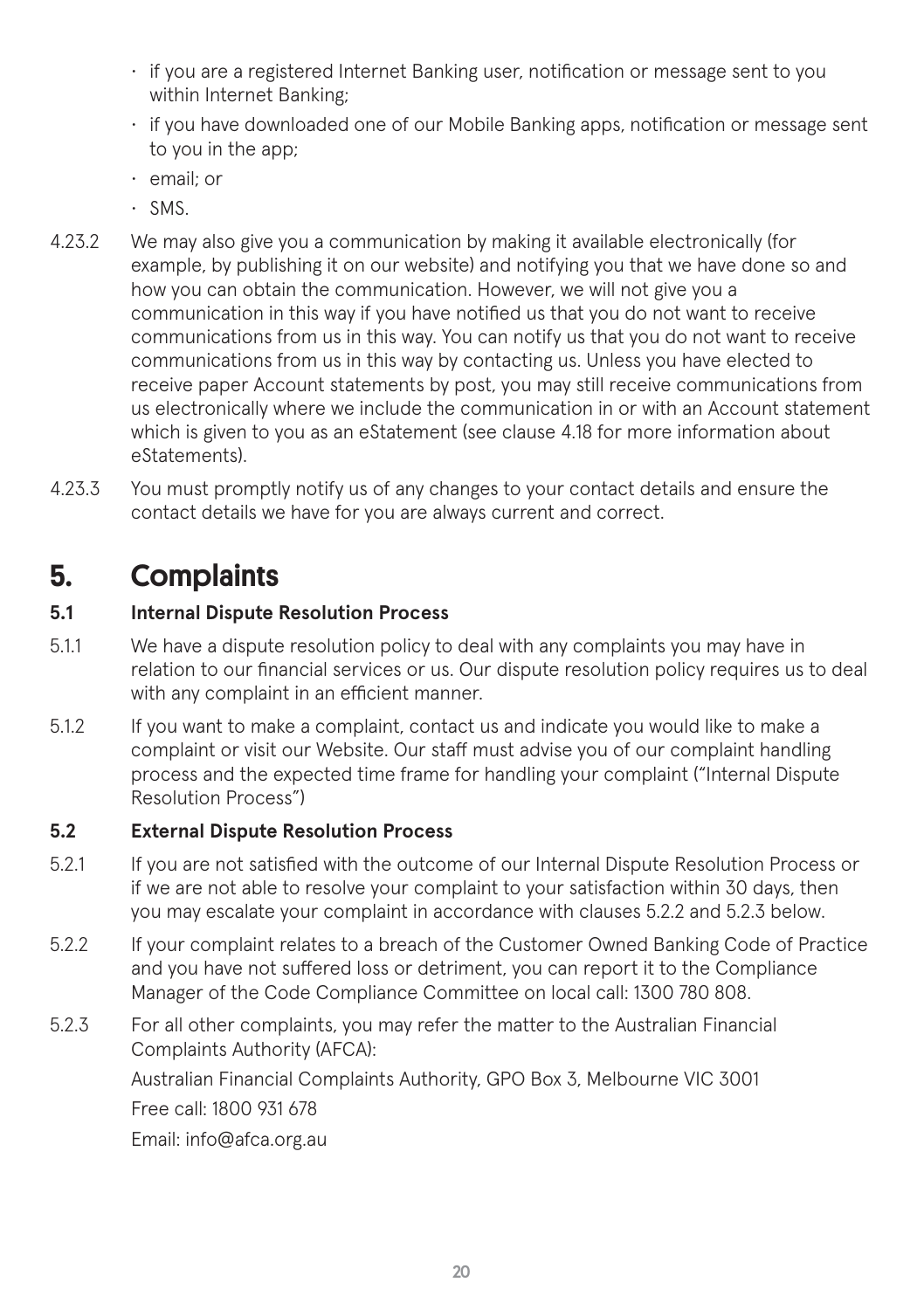# 6. Financial Claims Scheme

**6.1** The Financial Claims Scheme (FCS) is an Australian Government scheme that provides protection to deposits in banks, building societies and credit unions in the unlikely event that one of these financial institutions fails. The FCS can only come into effect if it is activated by the Australian Government. Under the FCS, deposits are protected up to a limit of \$250,000 for each account holder. The FCS limit of \$250,000 is applied to the combined amount of deposits for each account holder. For joint accounts, deposits are shared equally between the account holders.

For more information visit www.fcs.gov.au or phone the APRA hotline on 1300 558 849.

# 7. Summary of Term Investment Accounts

| Account                                           | Term Investments                            |
|---------------------------------------------------|---------------------------------------------|
| Eligibility                                       | All Members                                 |
| Minimum opening deposit                           | \$5,000 (\$1,000 if you are under 25 years) |
| Minimum ongoing balance                           | \$5,000 (\$1,000 if you are under 25 years) |
| Funds available at call                           | See notes 1 and 2                           |
| Minimum withdrawal amount                         | \$1,000                                     |
| Statements sent <sup>5</sup>                      | Monthly or bi-annually                      |
| Minimum balance required to earn interest         | \$5,000 (\$1,000 if you are under 25 years) |
| Interest calculated on full daily closing balance | See notes 3 and 4                           |
| Interest paid on the last day of each term        | See notes 3 and 4                           |
| Investment Term                                   | 60 days to 5 years                          |

- **Note 1** Withdrawals prior to maturity (Early Redemptions) may be subject to an Early Redemption fee. See clause 4.14 and 4.15 for further details.
- **Note 2** On maturity, we will re-invest your deposit:
	- a) in the way you tell us; or
	- b) if you do not tell us, as we outline in our rollover letter to you or;
	- c) if we do not specify how the deposit is to be re-invested, then in the same type of deposit as you originally chose.

See clause 4.15 for further details.

- **Note 3** Interest is calculated and paid on the full balance of the Account.
- **Note 4** Interest can be paid at maturity, monthly, quarterly, six monthly or annually depending on the investment option chosen. Interest can be paid to a savings Account or reinvested.
- **Note 5** Statements will be issued bi-annually except where a Term Investment Account has a term less than six months, in which statements will be issued monthly. If you hold other products with us, your statement frequency may also be affected by those products. Please refer to the relevant Terms & Conditions document for that product.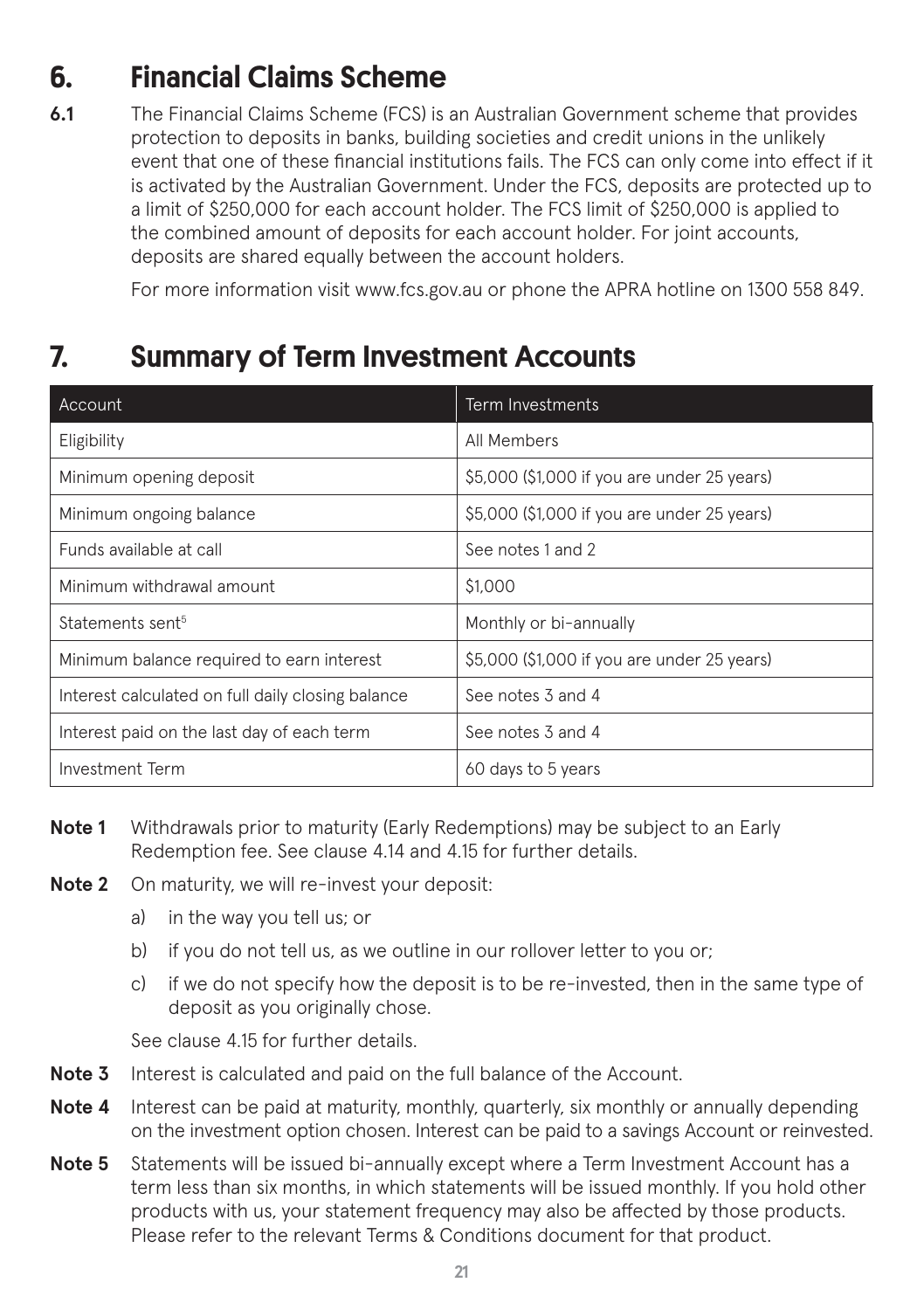# 8. Term Investment Fees & Charges

The following fees and charges are payable in relation to Term Investment Accounts. We may debit the fees and charges to your Account when they become payable.

### **Early Redemption Fee**

In the instance of an early withdrawal or redemption of your Term Investment Account, you will be required to pay an Early Redemption Administration Fee of \$30.00 and the interest otherwise payable on the amount withdrawn from the Term Investment Account will be reduced. The amount by which the interest will be reduced is set out below and will depend on the percentage of the term that has elapsed as at the date of the withdrawal of funds from the Term Investment.

| % through the term         | Interest otherwise payable on the withdrawn amount is reduced by |  |
|----------------------------|------------------------------------------------------------------|--|
| Less than 20%              | 80%                                                              |  |
| $20\%$ to less than $40\%$ | 60%                                                              |  |
| 40% to less than 60%       | 40%                                                              |  |
| $60\%$ to less than 80%    | 20%                                                              |  |
| 80% and over               | 10%                                                              |  |

The Early Redemption Administration Fee will not be payable to the extent that the fee exceeds the interest payable on the withdrawn amount, this means that in some cases this fee may only be charged partially or not at all.

### **Service Fees Related to Term Investments**

### **Company and Business Name Verification**

Applies to each Company or Business Name Search completed.

### **General**

Documentation Requests............................................................................................ .\$15.00 per 15 minutes Applies when you request that we provide copies of documentation held by People's Choice for Accounting or Audit requests or requests for information under the Privacy Act. Signature Verification…................................................................................................…\$5.00 per verification

Applies when you request to withdraw funds without sufficient identification.

### **Statement Fees**

Duplicate/replacement Statement….........................................................................\$10.00 per statement

Applies when you request us to provide a copy of a statement that has already been issued (including where you request a paper copy of an eStatement). Charged at the time the statement is requested.

Replacement Interest Statement..................................................................\$10.00 per interest summary

Applies when you request us to provide a copy of an interest statement that has already been issued. Charged at the time the statement is requested.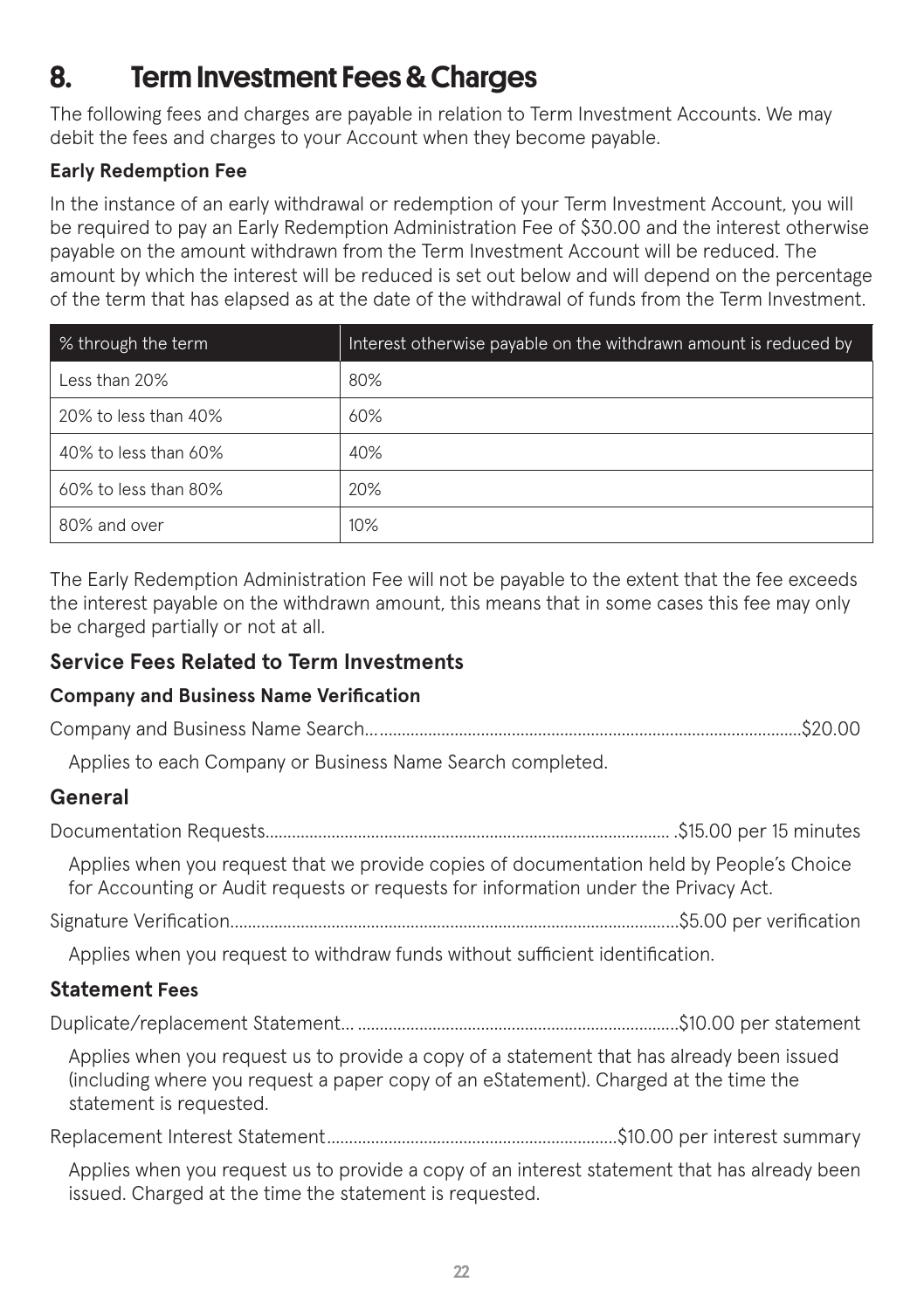Frequent Statement Fee ........................................................................... .\$2.00 per additional statement

This fee applies to members who request a statement more regularly than the statement cycle specified in the Summary of Term Investment Accounts table in Chapter 7. Excludes eStatements, which are free of charge.